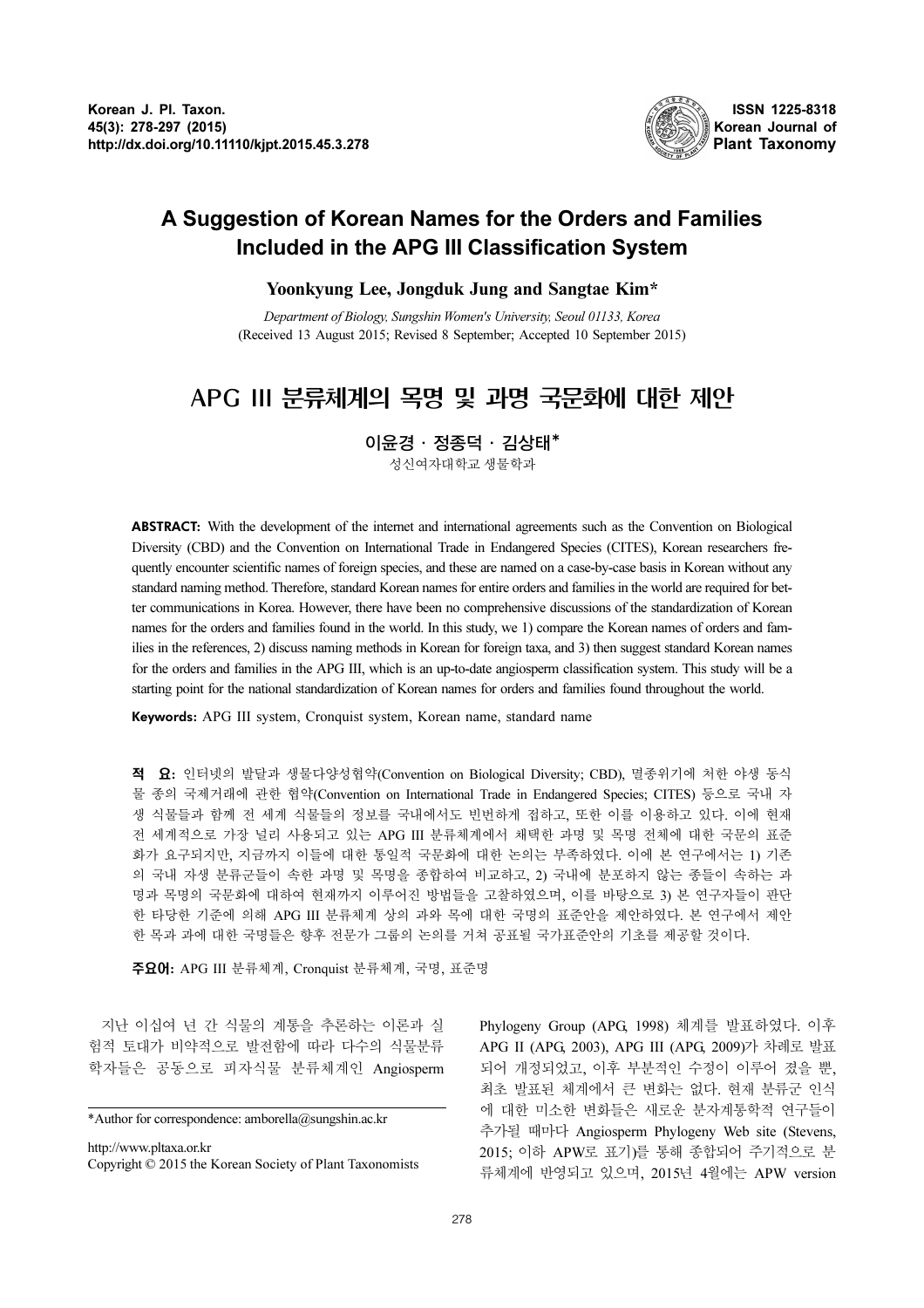14가 발표된 바 있다. 최근에 발간된 거의 모든 식물분류 학 교과서는 APG 분류체계를 받아들여 APG 분류체계의 순서에 의해 피자식물 분류군들을 서술하고 있고(예, Judd et al., 2008; Simpson, 2010), 현재 APW를 통해 전 세 계의 식물학자들과 일반인들은 연구와 교육을 위하여 최 신 분류체계를 보다 쉽게 접할 수 있게 되었다.

국내에 자생하는 식물들의 과명에 대한 국명들은 여러 식물 도감들 및 검색표(Chung et al., 1937; Chung et al., 1949; Pak, 1949; Chung, 1957; Lee, 1989; W. T. Lee, 1996a, b; Y. N. Lee 1996)에서 종합된 바 있다. 위의 문헌들을 바 탕으로 국가표준식물목록(Korean Plant Name Index; Korea National Arboretum and The Plant Taxonomic Society of Korea, 2007; 이하 KPNI로 표기)에서는 자생식물과 귀 화식물 등 총 205과 1,142속 4,881종의 표준명칭을 제시 한 바 있다. KPNI에는 도입종과 널리 알려진 재배식물의 원종도 포함되어 있으며, 피자식물들의 배열 순서는 Engler (1964) 분류체계를 따르고 있다. 이와 비슷한 시기 에 발표된 속식물지(Genera of Vascular Plants of Korea; Park, 2007; 이하 GVPK로 표기)에서는 217과 1,045속 3,034종의 국명을 포함하고 있으며, Cronquist (1981) 분류 체계를 따르고 있다. 보다 최근에 산림청 국립수목원에 서는 KPNI를 확장하여 재배식물들을 포함한 버전이 웹 사이트를 통해 배포되고 있고(Korea National Arboretum, 2014; 이하 2014년 6월 30일 버전을 KPNI-WEB으로 표기 ), 환경부 국립생물자원관에서는 GVPK를 바탕으로한 국 가 생물종 목록집의 관속식물편[National List of Species of Korea (Vascular Plants); National Institute of Biological Resources, 2011; 이하 NLSK로 표기]을 편찬하여 현재까 지 KPNI, GVPK, NLSK는 과명과 목명을 포함한 한반도 피자식물의 국명 기준으로 널리사용되고 있다.

현재 인터넷의 발달과 생물다양성협약(Convention on Biological Diversity; CBD), 멸종위기에 처한 야생 동식물 종 의 국제거래에 관한 협약(Convention on International Trade in Endangered Species; CITES) 등으로 국내 자생 식물들과 함 께 전 세계 식물들의 정보를 국내에서도 빈번하게 접하고, 또한 이를 이용하고 있다. 이에 국내에서의 원활한 정보교 환을 위하여 빈번히 사용되는 외국 종들에 대한 국문화가 요구되고 있다. 각각의 종에 대한 국문의 표준화 이전에 선 행되어야 할 것은 현재 전 세계적으로 가장 널리 사용되고 있는 APG III (APG, 2009) 분류체계에서 채택한 과명 및 목 명 전체에 대한 국문의 표준화이다. 그러나 현재까지 국내 에 분포하지 않는 분류군들의 과명 및 목명에 대하여 필요 에 따라 정확한 기준 없이 수시로 국문화가 이루어 졌을 뿐, 전체 과명과 목명의 통일적 국문화에 대한 논의는 부족하 였다. APG체계는 분자계통학적 연구 결과의 집약으로 수 립되었고(APG, 1998; APG, 2003; APG, 2009), 목과 과 수준의 상위 분류군들의 인식은 계통학적 자료가 포화단계에 이 르러 앞으로 큰 틀에서의 변화는 없으리라 예상된다.

본 연구의 목표는 안정된 분류체계인 APG 분류체계 상 의 모든 목 및 과명에 대한 국문 명칭의 표준화 안을 제시 하는 것으로 이는 국내에 소개되지 않은 신종/미기록종/도 입종의 추가, 재배식물의 도입, 생물자원의 국제교류 등 필 요시 해당 분류군에 대하여 그때 그때 새로운 국문 목 및 과명을 제시하여야 하는 번거로움과 이에 따른 혼란을 막 아주어 국가생물자원의 효율적인 관리에 도움을 주리라 생각된다. 이에 본 연구에서는 1) 기존의 국내 자생 분류군 들이 속한 과명 및 목명을 종합하여 비교하였고, 2) 국내에 분포하지 않는 종들이 속하는 과명과 목명의 국문화에 대 하여 현재까지 이루어진 방법들을 고찰하였으며. 이를 바 탕으로 3) 본 연구자들이 판단한 타당한 기준에 의해 APG III 분류체계 상의 과와 목에 대한 국명의 표준안을 제안하 였다. 아울러 APG III 분류체계를 현재 국내 국가기관들의 종정보 관리에 가장 많이 사용하고 있는 Cronquist 분류체 계 (Cronquist, 1981)와 비교하여 APG III 체계 상의 국내 자 생 분류군들에 대한 인식의 변화를 종합하여 제시하였다.

#### 재료및방법

본 연구에서는 APG III (APG, 2009) 분류체계를 바탕으 로 이의 발표 후 사소한 수정이 반영된 APW의 version 14

#### $\vert_{\rm Box\,1}\,$ 과의 국무하 방법

| <sup>1</sup> 1. 과의 기준 속(type genus)이 국내에 분포할 때 → 기준속의 국명에 의해 국문 과명을 표기            |
|-----------------------------------------------------------------------------------|
| 예) Phyllanthaceae (여우주머니과): 기준속인 Phyllanthus (여우주머니속)이 우리나라에 존재                   |
| Linderniaceae (밭둑외풀과): 기준속인 Lindernia (밭둑외풀속)이 우리나라에 존재                           |
| 2. 과의 기준속이 국내에 분포하지 않을 때 → 아래 세 가지 방법 중 하나를 채택                                    |
| 2-1. 기준속 외의 속이 국내에 분포하면 그 속명을 이용하여 과명 표기                                          |
| 예) Melanthiaceae (여로과): 우리나라에는 이 과에 속하는 Veratrum (여로속)은 분포하지만 기준속인 Melanthium은 없음 |
| Colchicaceae (애기나리과): 우리나라에는 이 과에 속하는 Disporum (애기나리속)이 분포하지만 기준속인 Colchica는 없음   |
| 2-2. 해당 분류구이 한자권 국가에서 있을 때 과의 한자어를 국문으로 읽는 소리로 표기                                 |
| 예) Rhizophoraceae (홍수과): 중국식물지의 红樹科를 도입                                           |
| Melastomataceae (야모란과): 중국식물지의 野牡丹科 를 도입                                          |
| 2-3. 기준속을 발음대로 표기 (향후 분류군의 특성을 반영한 한글 이름을 새로 명명 가능)                               |
| 예) Amborellaceae (암보렐라과): 기준속인 Amborella를 발음대로 표기                                 |
| Lactoridaceae (락토리스과): 기준속인 <i>Lactoris</i> 를 발음대로 표기                             |
|                                                                                   |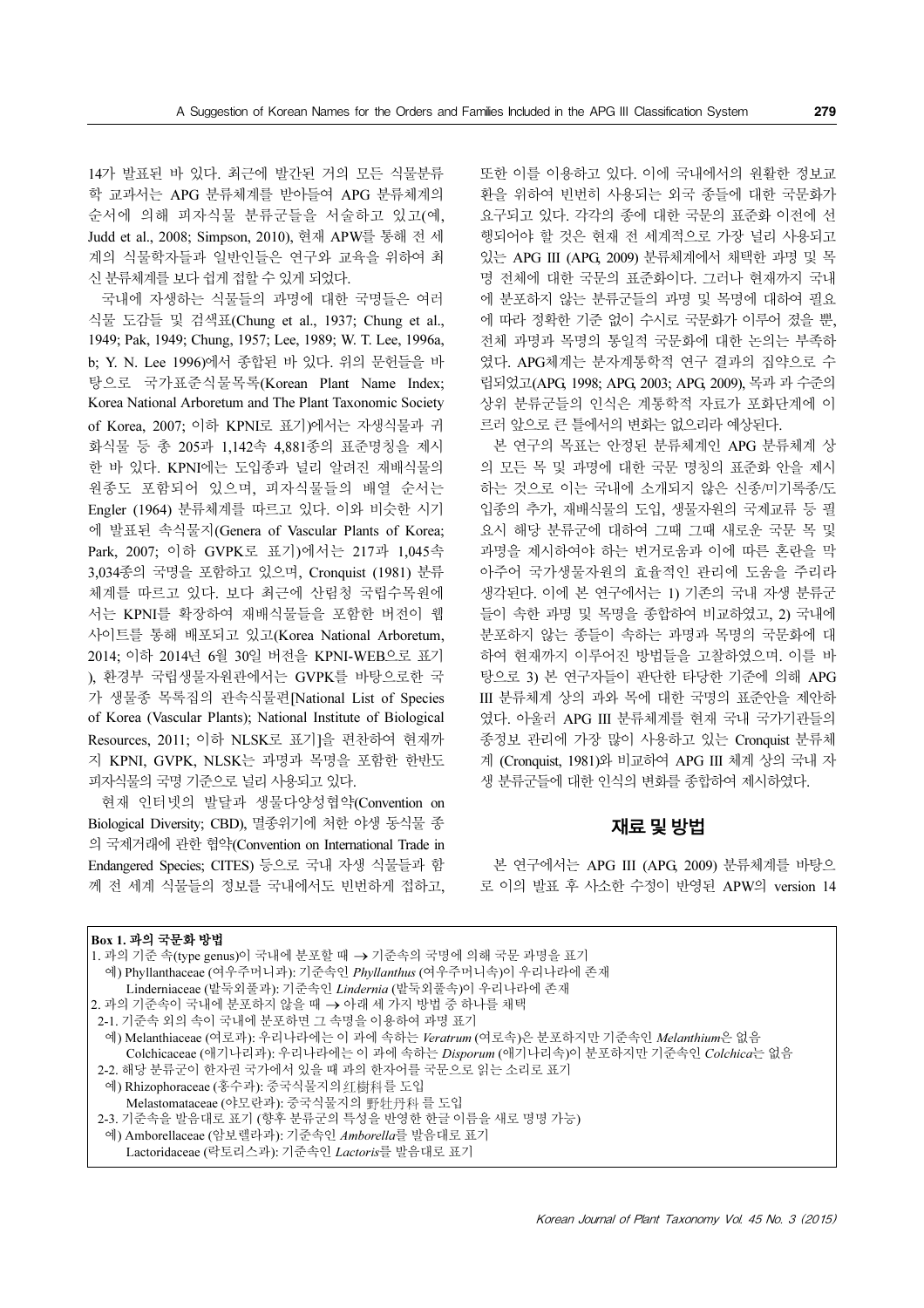(Stevens, 2015) 분류체계를 이용하였다. 본 연구에서는 기 존에 국내 식물 및 재배종의 리스트가 정리된 바 있는 KPNI (Korea National Arboretum and The Plant Taxonomic Society of Korea, 2007), GVPK (Park, 2007), Kim et al. (2008), NLSK (National Institute of Biological Resources, 2011), KPNI-WEB (Korea National Arboretum, 2014) 의 다 섯 문헌에서 제시된 과명과 국문 과명들을 Microsoft Access 프로그램에 의해 데이터베이스화 하여 이들을 상 호 비교하고 검토하였다.

본 연구에서는 위의 다섯 문헌들은 국가기관에서의 배

포 또는 학술 논문으로 국문 과명들은 지금까지 널리 사 용되어 왔으므로 국문 변동에 의한 혼란을 피하고자 국문 화의 기준으로 제시된 원칙에 맞지 않더라도 이들 문헌 에 한번이라도 제시된 바 있는 국문 과명들은 특별한 이 유가 없는 한 그대로 채택하였으며, 기존에 사용된 국명 이 부적합하다고 생각되는 분류군은 새로운 국명을 제 시하고 그 이유를 밝혔다(Table 1). 기존의 다섯 문헌 간 에 서로 차이가 있는 경우 또한 통일된 기준으로 하나의 이름을 선택하였는데, 합당한 선택 이유가 없는 경우에 는 가장 먼저 국문화된 이름을 따랐다(Table 1).

Table 1. A suggestion of Korean names for the orders and families in the modified APG III classification system (APG, 2009; Stevens, 2015)

|                    |                         | Reference@                                                                                                  |                             |                      |                                                                               |                                                              |  |
|--------------------|-------------------------|-------------------------------------------------------------------------------------------------------------|-----------------------------|----------------------|-------------------------------------------------------------------------------|--------------------------------------------------------------|--|
| Taxon <sup>*</sup> | Suggested Korean Name*# | <b>KPNI</b><br>(Korea<br>National<br>Arboretum<br>and The Plant<br>Taxonomic<br>Society of<br>Korea , 2007) | <b>GVPK</b><br>(Park, 2007) | Kim et al.<br>(2009) | <b>NLSK</b><br>(National<br>Institute of<br>Biological<br>Resources,<br>2011) | <b>KPNI-WEB</b><br>(Korea<br>National<br>Arboretum,<br>2014) |  |
| Amborellales       | 암보렐라목                   |                                                                                                             |                             |                      |                                                                               |                                                              |  |
| Amborellaceae      | 암보렐라과                   |                                                                                                             |                             |                      |                                                                               |                                                              |  |
| Nymphaeales        | 수련목                     |                                                                                                             |                             | $\circ$              |                                                                               | $\circ$                                                      |  |
| Cabombaceae        | 어항마름과                   |                                                                                                             | $\circ$                     | $\circ$              | $\circ$                                                                       | $\circ$                                                      |  |
| Hydatellaceae      | 하이데틸라과                  |                                                                                                             |                             |                      |                                                                               |                                                              |  |
| Nymphaeaceae       | 수련과                     | $\circ$                                                                                                     | $\circ$                     | $\circ$              | $\circ$                                                                       | $\circ$                                                      |  |
| Austrobaileyales   | 아스트로베일레아목13)            |                                                                                                             |                             | 붓순나무목                |                                                                               |                                                              |  |
| Austrobaileyaceae  | 아스트로베일레아과               |                                                                                                             |                             |                      |                                                                               |                                                              |  |
| Schisandraceae     | 오미자과                    | $\circ$                                                                                                     | $\circ$                     | $\circ$              | $\bigcirc$                                                                    | $\circlearrowright$                                          |  |
| (+Illiciaceae)     | (+붓순나무과)                | $\circ$                                                                                                     | $\circ$                     | $\circ$              | $\circ$                                                                       | $\circ$                                                      |  |
| Trimeniaceae       | 트라이메니아과                 |                                                                                                             |                             |                      |                                                                               |                                                              |  |
| Chloranthales      | 홀아비꽃대목                  |                                                                                                             |                             | $\circ$              |                                                                               |                                                              |  |
| Chloranthaceae     | 홀아비꽃대과                  | $\circ$                                                                                                     | $\circ$                     | $\circ$              | $\circ$                                                                       | $\circ$                                                      |  |
| <b>MAGNOLIIDS</b>  | 목련군                     |                                                                                                             |                             |                      |                                                                               |                                                              |  |
| Canellales         | 카넬라목                    |                                                                                                             |                             |                      |                                                                               |                                                              |  |
| Canellaceae        | 카넬라과                    |                                                                                                             |                             |                      |                                                                               |                                                              |  |
| Winteraceae        | 윈테라과                    |                                                                                                             |                             |                      |                                                                               | $\circ$                                                      |  |
| Piperales          | 후추목                     |                                                                                                             |                             | $\circ$              |                                                                               | $\circ$                                                      |  |
| Aristolochiaceae   | 쥐방울덩굴과                  | $\circ$                                                                                                     | $\circ$                     | $\circ$              | $\circ$                                                                       | $\circ$                                                      |  |
| (+Hydnoraceae)     | (+하이드노라과)               |                                                                                                             |                             |                      |                                                                               |                                                              |  |
| (+Lactoridaceae)   | (+락토리스과)                |                                                                                                             |                             |                      |                                                                               |                                                              |  |
| Piperaceae         | 후추과                     | $\circ$                                                                                                     | $\circ$                     | $\circ$              | $\circ$                                                                       | $\circ$                                                      |  |
| Saururaceae        | 삼백초과                    | $\circ$                                                                                                     | $\circ$                     | $\circ$              | $\circ$                                                                       | $\circ$                                                      |  |
| Laurales           | 녹나무목                    |                                                                                                             |                             | $\circ$              |                                                                               | $\circ$                                                      |  |
| Atherospermataceae | 에쎄로스퍼마과                 |                                                                                                             |                             |                      |                                                                               |                                                              |  |
| Calycanthaceae     | 받침꽃과                    | $\circ$                                                                                                     |                             |                      |                                                                               | $\circ$                                                      |  |
| Gomortegaceae      | 고모테가과                   |                                                                                                             |                             |                      |                                                                               |                                                              |  |
| Hernandiaceae      | 헤르난디아과                  |                                                                                                             |                             |                      |                                                                               |                                                              |  |
| Lauraceae          | 녹나무과                    | $\circ$                                                                                                     | $\circ$                     | $\circ$              | $\circ$                                                                       | $\circ$                                                      |  |
| Monimiaceae        | 모니미아과 2                 |                                                                                                             |                             |                      |                                                                               | 모니미과                                                         |  |
| Siparunaceae       | 시파루나과                   |                                                                                                             |                             |                      |                                                                               |                                                              |  |
| Magnoliales        | 목련목                     |                                                                                                             |                             | $\circ$              |                                                                               | $\circ$                                                      |  |
| Annonaceae         | 뽀뽀나무과                   |                                                                                                             |                             |                      |                                                                               | $\circ$                                                      |  |
| Degeneriaceae      | 디제네리아과                  |                                                                                                             |                             |                      |                                                                               |                                                              |  |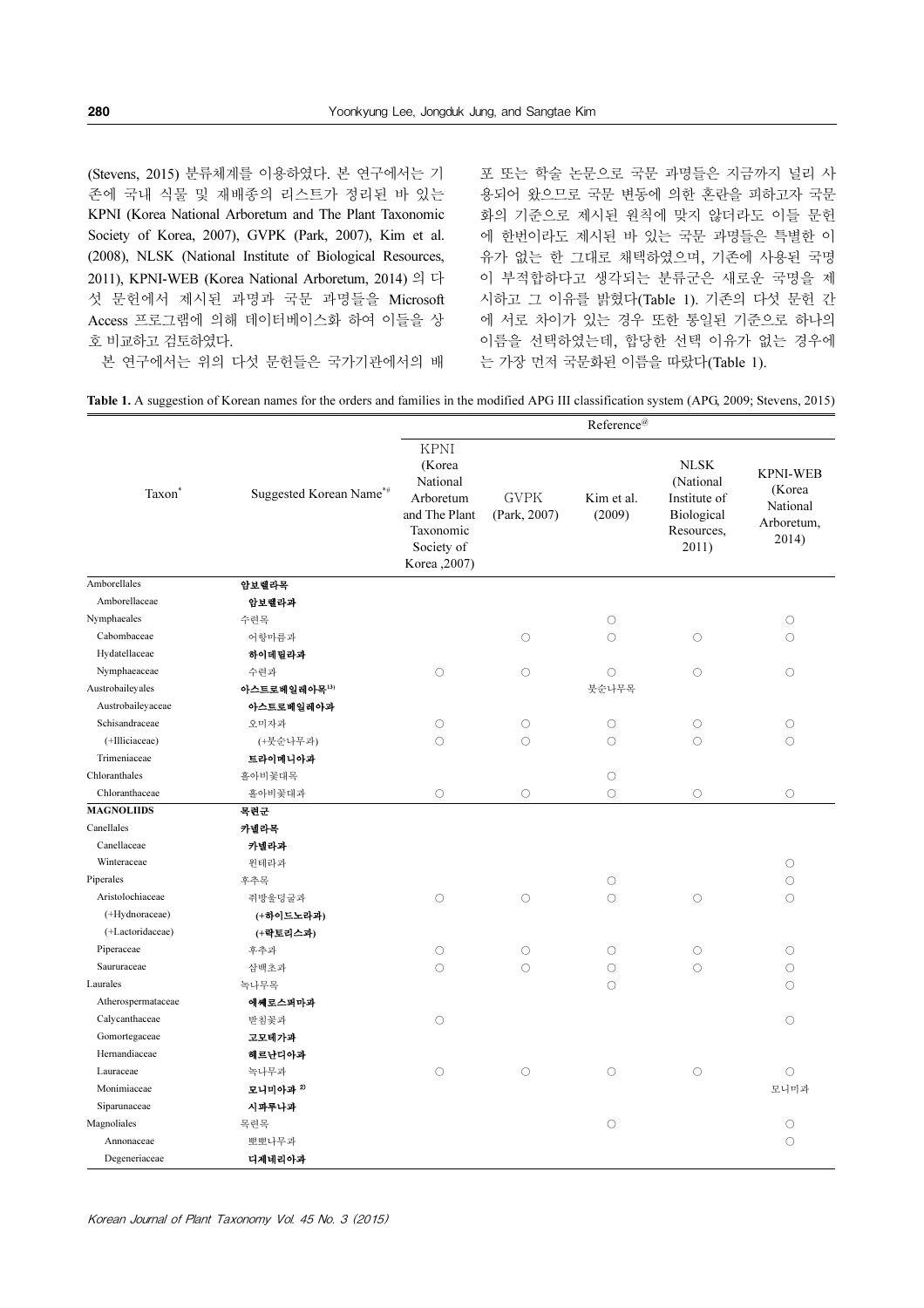|  |  | Table 1. Continued. |
|--|--|---------------------|
|  |  |                     |

| Table 1. Continued.  |                     |            |                     |            |            |            |
|----------------------|---------------------|------------|---------------------|------------|------------|------------|
| Eupomatiaceae        | 유포메시아과              |            |                     |            |            |            |
| Himantandraceae      | 히만텐드라과              |            |                     |            |            |            |
| Magnoliaceae         | 목련과                 | $\bigcirc$ | $\circ$             | $\bigcirc$ | $\circ$    | $\circ$    |
| Myristicaceae        | 미리스티카과              |            |                     |            |            |            |
| <b>MONOCOTS</b>      | 단자엽식물군              |            |                     |            |            |            |
| Acorales             | 창포목                 |            |                     | $\bigcirc$ |            |            |
| Acoraceae            | 창포과                 |            | $\circ$             | $\bigcirc$ | $\circ$    |            |
| Alismatales          | 택사목                 |            |                     | $\circ$    |            | $\bigcirc$ |
| Alismataceae         | 택사과                 | $\bigcirc$ | $\circ$             | $\circ$    | $\circ$    | $\circ$    |
| Aponogetonaceae      | 아포노지톤과              |            |                     |            |            |            |
| Araceae              | 천남성과                | $\circ$    | $\circ$             | $\circ$    | $\circ$    | $\circ$    |
| (+Lemnaceae)         | (+개구리밥과)            | $\bigcirc$ | $\bigcirc$          |            | $\circ$    | $\circ$    |
| Butomaceae           | 부토마과                |            |                     |            |            | $\circ$    |
| Cymodoceaceae        | 사이모도시과              |            |                     |            |            |            |
| Hydrocharitaceae     | 자라풀과                | $\bigcirc$ | $\circ$             | $\bigcirc$ | $\circ$    | $\circ$    |
| (+Najadaceae)        | (+나자스말과)            | О          | $\bigcirc$          |            | $\circ$    | $\circ$    |
| Juncaginaceae        | 지채과                 | $\bigcirc$ | $\circ$             | $\circ$    | $\circ$    | $\circ$    |
| Posidoniaceae        | 포시도니아과              |            |                     |            |            |            |
| Potamogetonaceae     | 가래과                 | $\circ$    | $\circ$             | $\bigcirc$ | $\circ$    |            |
| (+Zannichelliaceae)  |                     |            |                     |            |            | $\circ$    |
|                      | (+뿔말과)              |            | $\circ$             |            | $\circ$    |            |
| Ruppiaceae           | 줄말과                 |            | $\bigcirc$          | $\bigcirc$ | $\circ$    |            |
| Scheuchzeriaceae     | 장지채과                | $\circ$    | $\bigcirc$          | $\circ$    | $\circ$    | $\circ$    |
| Tofieldiaceae        | 꽃장포과                |            |                     | $\circ$    |            |            |
| Zosteraceae          | 거머리말과               | $\circ$    | $\circlearrowright$ | $\circ$    | $\circ$    | $\circ$    |
| Asparagales          | 비짜루목 <sup>12)</sup> |            |                     | $\circ$    |            | 난초목        |
| Amaryllidaceae       | 수선화과                | $\bigcirc$ | $\circ$             | $\circ$    | $\circ$    | $\circ$    |
| (+Alliaceae)         | (+부추과)              |            |                     | $\circ$    |            |            |
| Asparagaceae         | 비짜루과                |            |                     | $\circ$    |            |            |
| (+Agavaceae)         | (+용설란과)             | $\circ$    | $\circ$             | $\circ$    | $\circ$    | $\circ$    |
| (+Hyacinthaceae)     | (+하야신스수과)3)         |            |                     | 비비추과       |            |            |
| (+Lomandraceae)      | (+로만드라과)            |            |                     |            |            | О          |
| (+Ruscaceae)         | $(+$ 러스커스과 $)^3$    |            |                     | 둥글레과       |            |            |
| Asphodelaceae        | 에스포델러스과 4)          |            |                     |            |            | 트르보란과      |
| (+Hemerocallidaceae) | (+원추리꽃과)            |            |                     | $\circ$    |            |            |
| (+Phormiaceae)       | (+포미움과)             |            |                     |            |            | $\circ$    |
| (+Xanthorrhoeaceae)  | (+크산토로에아과)          |            |                     |            |            | $\circ$    |
| Asteliaceae          | 아스텔리아과              |            |                     |            |            |            |
| Blandfordiaceae      | 블랜드포디아과             |            |                     |            |            |            |
| Boryaceae            | 불야과                 |            |                     |            |            |            |
| Doryanthaceae        | 돌안쌔스과               |            |                     |            |            |            |
| Hypoxidaceae         | 노란별수선과              |            |                     | $\bigcirc$ |            |            |
| Iridaceae            | 붓꽃과                 | $\bigcirc$ | $\bigcirc$          | $\bigcirc$ | $\bigcirc$ | $\bigcirc$ |
| Ixioliriaceae        | 익시올리리온과             |            |                     |            |            |            |
| Lanariaceae          | 라네리아과               |            |                     |            |            |            |
| Orchidaceae          | 난초과                 | $\bigcirc$ | $\bigcirc$          | $\bigcirc$ | $\circ$    | $\circ$    |
| Tecophilaeaceae      | 티코필라에아과             |            |                     |            |            |            |
| Xeronemataceae       | 제로니마과               |            |                     |            |            |            |
| Petrosaviales        | 페트로세비아목             |            |                     |            |            |            |
| Petrosaviaceae       | 페트로세비아과             |            |                     |            |            |            |
| Dioscoreales         | 마목                  |            |                     | $\bigcirc$ |            |            |
| Burmanniaceae        | 버어먼초과               | $\bigcirc$ |                     |            |            | $\circ$    |
| Dioscoreaceae        | 마과                  | $\bigcirc$ | $\bigcirc$          | $\bigcirc$ | $\circ$    | $\circ$    |
| Nartheciaceae        | 나르씨시움과3)            |            |                     | 쥐꼬리풀과      |            |            |
| Taccaceae            | 타카과                 |            |                     |            |            | $\circ$    |
| Pandanales           | 팬디너스목               |            |                     |            |            |            |
| Cyclanthaceae        | 시클랜써스과              |            |                     |            |            |            |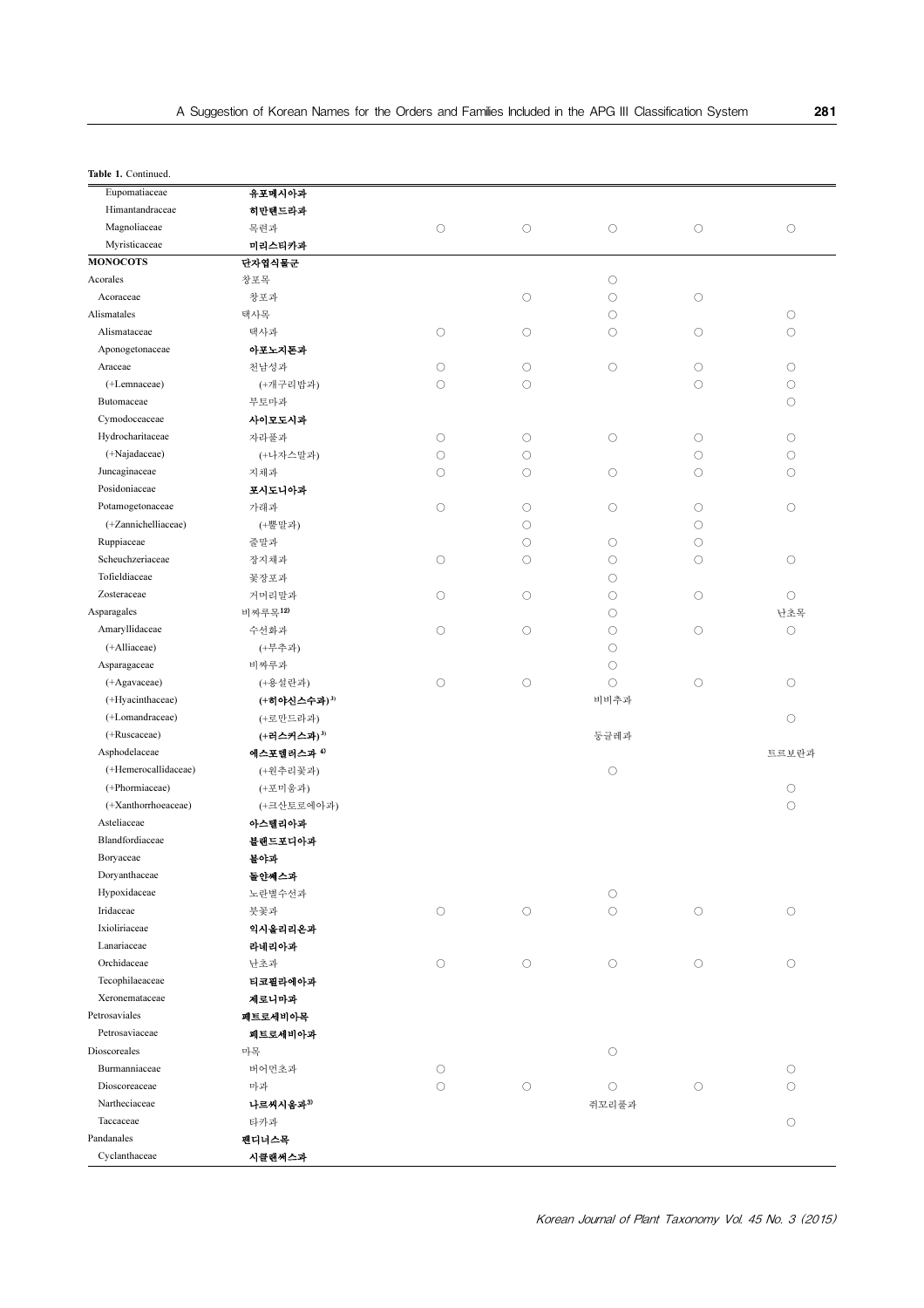Table 1. Continued.

| Pandanaceae               | 팬디너스과               |            |                     |            |            | О                   |
|---------------------------|---------------------|------------|---------------------|------------|------------|---------------------|
| Stemonaceae               | 스테모나과               |            |                     |            |            |                     |
| Triuridaceae              | 트라이유리스과             |            |                     |            |            |                     |
| Velloziaceae              | 벨로지아과               |            |                     |            |            |                     |
| Liliales                  | 백합목                 |            |                     | $\circ$    |            | $\circ$             |
| Alstroemeriaceae          | 알스트로에메리아과           |            |                     |            |            | $\circ$             |
| Campynemataceae           | 캠피네마과               |            |                     |            |            |                     |
| Colchicaceae              | 콜치움과 <sup>3)</sup>  |            |                     | 애기나리과      |            |                     |
| Corsiaceae                | 콜시아과                |            |                     |            |            |                     |
| Liliaceae                 | 백합과                 | $\circ$    | $\bigcirc$          | $\bigcirc$ | $\circ$    | $\circ$             |
| Melanthiaceae             | 멜란지움과 <sup>3)</sup> |            |                     | 여로과        |            |                     |
| Petermanniaceae           | 피터매니아과              |            |                     |            |            |                     |
| Philesiaceae              | 필레시아과               |            |                     |            |            | $\circ$             |
| Rhipogonaceae             | 리포고눔과               |            |                     |            |            |                     |
| Smilacaceae               | 청미래덩굴과              |            | $\bigcirc$          | $\bigcirc$ | $\circ$    |                     |
| <b>COMMELINIDS</b>        | <b>닭의장풀아군</b>       |            |                     |            |            |                     |
| Arecales                  | 야자목                 |            |                     |            |            |                     |
| Arecaceae                 | 야자과 5)              |            |                     |            |            | 야자나무과               |
| Commelinales              | 닭의장풀목               |            |                     | $\bigcirc$ |            | О                   |
| Commelinaceae             | 닭의장풀과               | О          | $\bigcirc$          | $\bigcirc$ | $\circ$    | $\circ$             |
| Haemodoraceae             | 지모과                 | $\circ$    |                     |            | $\circ$    | $\circ$             |
| Hanguanaceae              | 한구아나과               |            |                     |            |            |                     |
| Philydraceae              | 필리드럼과               |            |                     |            |            |                     |
| Pontederiaceae            | 물옥잠과                | $\bigcirc$ | $\bigcirc$          | $\bigcirc$ | $\circ$    | $\circlearrowright$ |
| Poales                    | 벼목                  |            |                     | $\circ$    |            | $\circ$             |
| Anarthriaceae             | 에날쓰리아과              |            |                     |            |            |                     |
| Bromeliaceae              | 파인애플과               |            |                     |            | $\circ$    | $\circ$             |
| Cyperaceae                | 사초과                 | $\bigcirc$ | $\bigcirc$          | $\circ$    | $\circ$    | О                   |
| Ecdeiocoleaceae           | 엑디오콜리아과             |            |                     |            |            |                     |
| Eriocaulaceae             | 곡정초과                | $\bigcirc$ | $\bigcirc$          | $\circ$    | $\circ$    | О                   |
| Flagellariaceae           | 플라젤레리아과             |            |                     |            |            |                     |
| Joinvilleaceae            | 조인빌리과               |            |                     |            |            |                     |
| Juncaceae                 | 골풀과                 | $\bigcirc$ | $\bigcirc$          | $\bigcirc$ | $\circ$    | $\circ$             |
| Mayacaceae                | 메야카과                |            |                     |            |            |                     |
| Poaceae                   | 벼과11)               | $\bigcirc$ | 화본과                 | $\bigcirc$ | 화본과        | О                   |
| Rapateaceae               | 라페티아과               |            |                     |            |            |                     |
| Restionaceae              | 레스티오과               |            |                     |            |            | О                   |
| Thurniaceae               | 써니아과                |            |                     |            |            |                     |
| Typhaceae                 | 부들과                 | $\circ$    | $\circlearrowright$ | $\circ$    | $\circ$    | $\circ$             |
| (+Sparganiaceae)          | (+흑삼릉과)             | $\bigcirc$ | $\bigcirc$          | $\bigcirc$ | $\bigcirc$ | $\circ$             |
| Xyridaceae                | 지리스과                |            |                     |            |            |                     |
| Zingiberales              | 생강목                 |            |                     | $\bigcirc$ |            | $\bigcirc$          |
| Cannaceae                 | 홍초과                 | $\bigcirc$ | $\bigcirc$          | $\bigcirc$ | $\bigcirc$ | $\bigcirc$          |
| Costaceae                 | 코스터스과               |            |                     |            |            |                     |
| Heliconiaceae             | 헬리코니아과              |            |                     |            |            | $\bigcirc$          |
| Lowiaceae                 | 로위아과                |            |                     |            |            |                     |
| Marantaceae               | 마란타과                |            |                     |            |            | $\circlearrowright$ |
| Musaceae                  | 파초과                 | $\bigcirc$ | $\bigcirc$          | $\bigcirc$ | $\bigcirc$ | $\bigcirc$          |
| Strelitziaceae            | 스트렐리치아과             |            |                     |            |            |                     |
| Zingiberaceae             | 생강과                 | $\bigcirc$ | $\bigcirc$          | $\bigcirc$ | $\bigcirc$ | $\bigcirc$          |
| <b>SISTER OF EUDICOTS</b> | 진정쌍자엽군의 자매군         |            |                     |            |            |                     |
| Ceratophyllales           | 붕어마름목               |            |                     | $\bigcirc$ |            |                     |
| Ceratophyllaceae          | 붕어마름과               | $\bigcirc$ | $\bigcirc$          | $\bigcirc$ | $\bigcirc$ | $\bigcirc$          |
| <b>EUDICOTS</b>           | 진정쌍자엽류              |            |                     |            |            |                     |
| Ranunculales              | 미나리아재비목             |            |                     | $\bigcirc$ |            | $\bigcirc$          |
| Berberidaceae             | 매자나무과               | $\bigcirc$ | $\bigcirc$          | $\bigcirc$ | $\bigcirc$ | $\bigcirc$          |
|                           |                     |            |                     |            |            |                     |

Korean Journal of Plant Taxonomy Vol. 45 No. 3 (2015)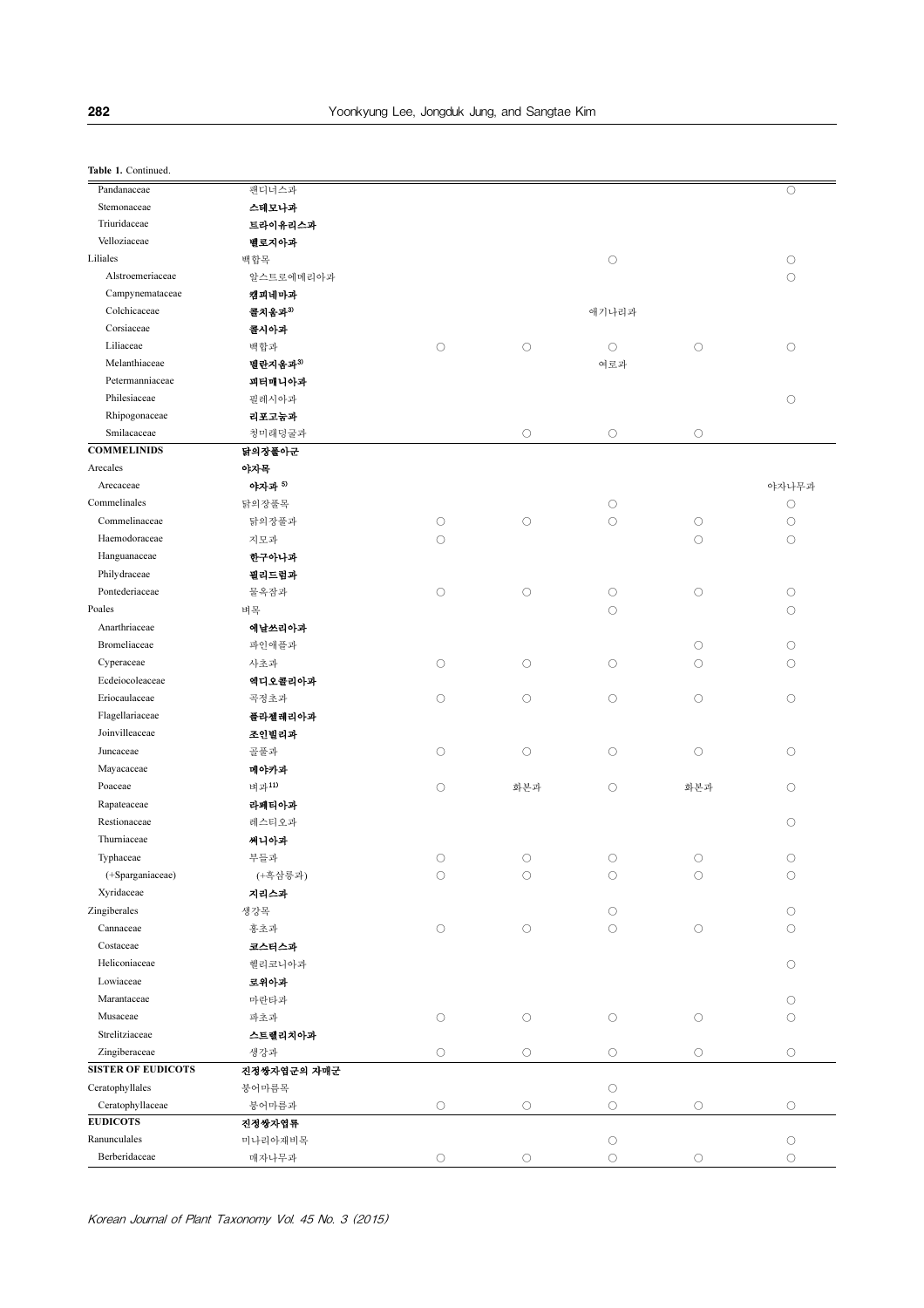| Table 1. Continued.         |                       |         |                     |                     |                     |            |
|-----------------------------|-----------------------|---------|---------------------|---------------------|---------------------|------------|
| Circaeasteraceae            | 서케스터과                 |         |                     |                     |                     |            |
| Eupteleaceae                | 윱텔레아과                 |         |                     |                     |                     | $\circ$    |
| Lardizabalaceae             | 으름덩굴과                 | $\circ$ | $\bigcirc$          | $\circ$             | $\circ$             | $\bigcirc$ |
| Menispermaceae              | 새모래덩굴과                | О       | $\circ$             | О                   | $\circlearrowright$ | О          |
| Papaveraceae                | 양귀비과                  | О       | О                   | O                   | $\circ$             | О          |
| (+Fumariaceae)              | (+현호색과)               | О       | $\circ$             |                     | $\circlearrowright$ | О          |
| Ranunculaceae               | 미나리아재비과               | О       | $\circ$             | $\circ$             | $\circ$             | $\bigcirc$ |
| (+Glaucidiaceae)            | (+글라우키디아과)            |         |                     |                     |                     | $\circ$    |
| Proteales                   | 프로티아목 12)             |         |                     | 연목                  |                     | $\circ$    |
| Nelumbonaceae               | 연과                    |         | $\circ$             | $\circ$             | $\circlearrowright$ |            |
| Platanaceae                 | 버즘나무과                 | $\circ$ | $\circ$             | $\circ$             | $\circ$             | $\circ$    |
| Proteaceae                  | 프로테아과                 |         |                     |                     |                     | $\circ$    |
| Trochodendrales             | 트로코덴드론목               |         |                     |                     |                     |            |
| Trochodendraceae            | 트로코덴드론과 <sup>2)</sup> |         |                     |                     |                     | 트로코덴드라과    |
| <b>Buxales</b>              | 회양목목                  |         |                     | $\circ$             |                     |            |
| Buxaceae                    | 회양목과                  | $\circ$ | $\bigcirc$          | $\circ$             | $\circlearrowright$ | $\circ$    |
| <b>CORE EUDICOTS</b>        | 핵심진정쌍자엽류              |         |                     |                     |                     |            |
| Dilleniales                 | 딜레니아목                 |         |                     |                     |                     | $\circ$    |
| Dilleniaceae                | 딜레니아과                 |         |                     |                     |                     | О          |
| Gunnerales                  | 거네라목                  |         |                     |                     |                     |            |
| Gunneraceae                 | 거네라과                  |         |                     |                     |                     | $\circ$    |
| Myrothamnaceae              | 마이로솀너스과               |         |                     |                     |                     |            |
| Saxifragales                | 범의귀목                  |         |                     | $\circ$             |                     |            |
| Altingiaceae                | 알틴지아과                 |         |                     |                     |                     |            |
| Aphanopetalaceae            | 애폐노폐탈럼과               |         |                     |                     |                     |            |
| Cercidiphyllaceae           | 계수나무과                 | $\circ$ | $\circ$             | $\circ$             | $\circlearrowright$ | $\circ$    |
| Crassulaceae                | 돌나물과                  | О       | $\circ$             | О                   | $\circ$             | О          |
| Cynomoriaceae               | 시노모리움과                |         |                     |                     |                     |            |
| Daphniphyllaceae            | 굴거리나무과                | О       | $\circ$             | $\circ$             | $\circlearrowright$ | $\circ$    |
| Grossulariaceae             | 까치밥나무과                |         | $\circ$             | $\circ$             | $\circlearrowright$ |            |
| Haloragaceae                | 개미탑과                  | $\circ$ | $\circ$             | О                   | $\circlearrowright$ | $\circ$    |
| Hamamelidaceae              | 조록나무과                 | О       | $\circ$             | O                   | $\circ$             | $\circ$    |
| Iteaceae                    | 이티아과                  |         |                     |                     |                     |            |
| Paeoniaceae                 | 작약과                   | О       | $\circ$             | $\circlearrowright$ | $\circlearrowright$ | О          |
| Penthoraceae                | 펜쏘럼과                  |         |                     |                     |                     |            |
| Peridiscaceae               | 페리디스커스과               |         |                     |                     |                     |            |
| Saxifragaceae               | 범의귀과                  | $\circ$ | $\circ$             | $\circ$             | $\circlearrowright$ | $\circ$    |
| Tetracarpaeaceae            | 테트라카파에아과              |         |                     |                     |                     |            |
| Vitales                     | 포도목                   |         |                     |                     |                     |            |
| Vitaceae                    | 포도과                   | $\circ$ | $\circ$             | $\circ$             | $\circlearrowright$ | $\circ$    |
| <b>ROSIDS</b>               | 장미군                   |         |                     |                     |                     |            |
| <b>EUROSIDS I / FABIDAE</b> | 진정장미군 I/콩군            |         |                     |                     |                     |            |
| Zygophyllales               | 남가새목                  |         |                     |                     |                     |            |
| Krameriaceae                | 크라메리아과                |         |                     | $\circ$             |                     |            |
| Zygophyllaceae              |                       |         |                     |                     |                     |            |
|                             | 남가새과                  | $\circ$ | $\circlearrowright$ | $\circ$             | О                   | $\circ$    |
| Celastrales                 | 노박덩굴목                 |         |                     | $\circ$             |                     | $\circ$    |
| Celastraceae                | 노박덩굴과                 | $\circ$ | О                   | $\circ$             | О                   | $\circ$    |
| (+Parnassiaceae)            | (+물매화과)               |         | $\circ$             | $\circ$             | $\circ$             |            |
| Lepidobotryaceae            | 레피도보트리스과              |         |                     |                     |                     |            |
| Oxalidales                  | 괭이밥목                  |         |                     | $\circ$             |                     |            |
| Brunelliaceae               | 브루넬리아과                |         |                     |                     |                     |            |
| Cephalotaceae               | 세팔로터스과                |         |                     |                     |                     |            |
| Connaraceae                 | 코나루스과                 |         |                     |                     |                     |            |
| Cunoniaceae                 | 쿠노니아과                 |         |                     |                     |                     | $\bigcirc$ |
| (+Eucryphiaceae)            | (+유크리피아과)             |         |                     |                     |                     | $\bigcirc$ |

Elaeocarpaceae 담팔수과 ○ ○ ○ ○ ○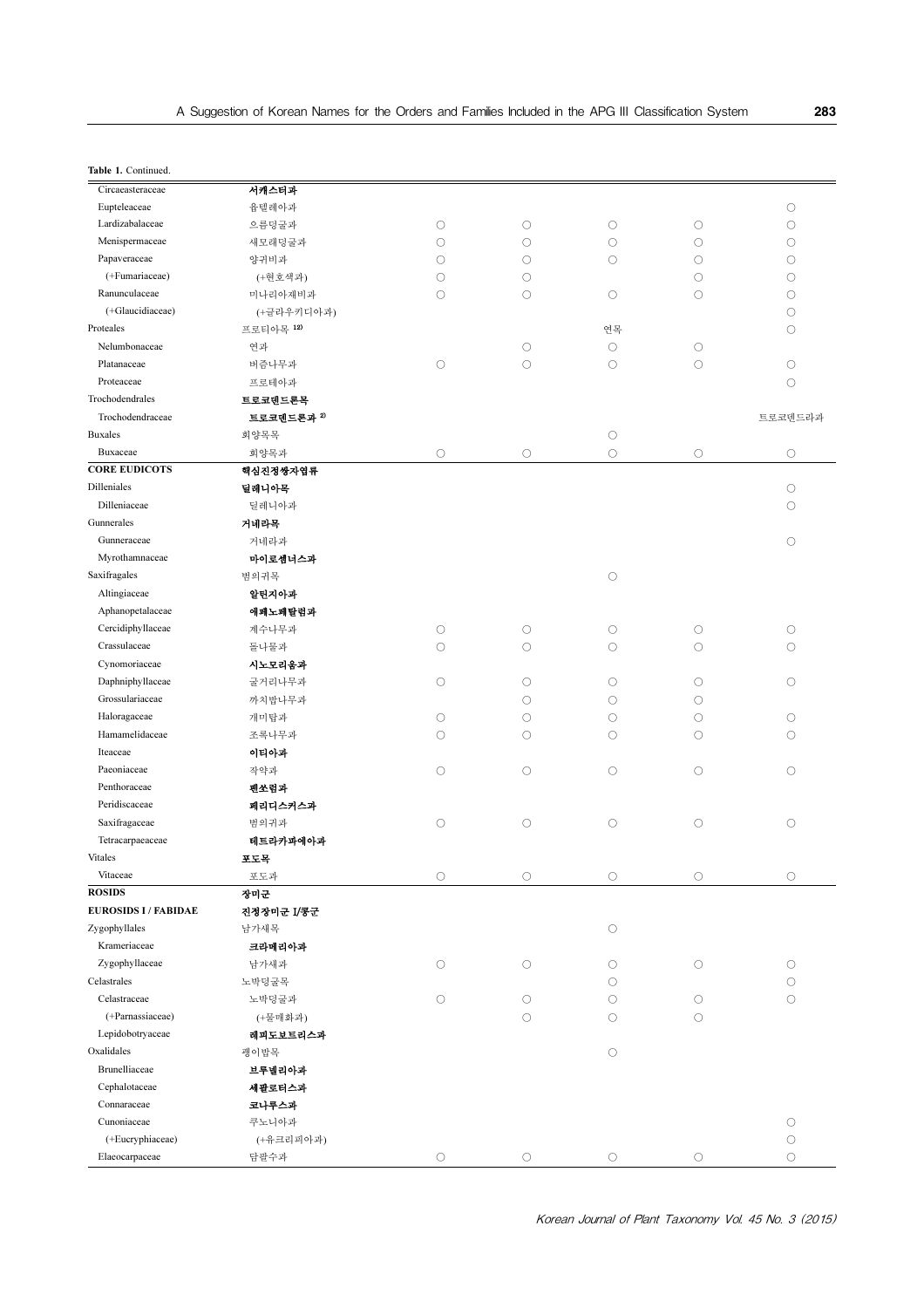| Oxalidaceae       | 괭이밥과      | $\circ$    | $\circ$    | $\circ$    | $\circ$    | О          |
|-------------------|-----------|------------|------------|------------|------------|------------|
| Malpighiales      | 말피기아목13)  |            |            | 대극목        |            |            |
| Achariaceae       | 아차리아과     |            |            |            |            |            |
| Balanopaceae      | 벨라놉스과     |            |            |            |            |            |
| Bonnetiaceae      | 보니시아과     |            |            |            |            |            |
| Calophyllaceae    | 켈로필럼과     |            |            |            |            |            |
| Caryocaraceae     | 케리오카과     |            |            |            |            |            |
| Centroplacaceae   | 센트로플래커스과  |            |            |            |            |            |
| Chrysobalanaceae  | 크리소발라너스과  |            |            |            |            |            |
| Clusiaceae        | 클루시아과 6)  | 물레나물과      | 물레나물과      | 물레나물과      | 물레나물과      | 물레나물과      |
| Ctenolophonaceae  | 티놀로폰과     |            |            |            |            |            |
| Dichapetalaceae   | 디샤페탈럼과    |            |            |            |            |            |
| Elatinaceae       | 물별과       | $\bigcirc$ | $\circ$    | $\bigcirc$ | $\circ$    | $\circ$    |
| Erythroxylaceae   | 에리쓰룩실럼과   |            |            |            |            |            |
| Euphorbiaceae     | 대극과       | $\bigcirc$ | $\bigcirc$ | $\bigcirc$ | $\bigcirc$ | $\circ$    |
| Euphroniaceae     | 유프로니아과    |            |            |            |            |            |
| Goupiaceae        | 구피아과      |            |            |            |            |            |
| Humiriaceae       | 후미리아과     |            |            |            |            |            |
| Hypericaceae      | 물레나물과"    |            |            |            |            |            |
| Irvingiaceae      | 어빈지아과     |            |            |            |            |            |
| Ixonanthaceae     | 익소낸째스과    |            |            |            |            |            |
| Lacistemataceae   | 라시스테마과    |            |            |            |            |            |
| Linaceae          | 아마과       | $\bigcirc$ | $\circ$    | $\bigcirc$ | $\bigcirc$ | $\bigcirc$ |
| Lophopyxidaceae   | 로포픽시스과    |            |            |            |            |            |
| Malpighiaceae     | 말피기아과     |            |            |            |            | $\circ$    |
| Ochnaceae         | 금연목과      |            |            |            |            | $\circ$    |
| Pandaceae         | 팬다과       |            |            |            |            |            |
| Passifloraceae    | 시계꽃과      | $\bigcirc$ | $\circ$    | $\bigcirc$ | $\circ$    | $\bigcirc$ |
| Phyllanthaceae    | 여우주머니과"   |            |            |            |            |            |
| Picrodendraceae   | 피크로덴드론과   |            |            |            |            |            |
| Podostemaceae     | 포도스테뭄과    |            |            |            |            |            |
| Putranjivaceae    | 푸트란지바과    |            |            |            |            |            |
| Rafflesiaceae     | 라플레시아과    |            |            |            |            |            |
| Rhizophoraceae    | 라이조포라과10) |            |            |            |            | 홍수과        |
| Salicaceae        | 버드나무과     | $\bigcirc$ | $\circ$    | $\bigcirc$ | $\circ$    | $\circ$    |
| (+Flacourtiaceae) | (+이나무과)"  | $\bigcirc$ | (산유자나무과)   |            | (산유자나무과)   | $\circ$    |
| Trigoniaceae      | 트라이고니아과   |            |            |            |            |            |
| Violaceae         | 제비꽃과      | $\bigcirc$ | $\bigcirc$ | $\circ$    | $\circ$    | $\circ$    |
| Cucurbitales      | 박목        |            |            | $\circ$    |            |            |
| Anisophylleaceae  | 언이소필리과    |            |            |            |            |            |
| Apodanthaceae     | 어포텐쓰과     |            |            |            |            |            |
| Begoniaceae       | 베고니아과     | $\bigcirc$ | $\bigcirc$ | $\bigcirc$ | $\bigcirc$ | $\bigcirc$ |
| Coriariaceae      | 코리아리아과    |            |            |            |            | $\bigcirc$ |
| Corynocarpaceae   | 코라이노카푸스과  |            |            |            |            |            |
| Cucurbitaceae     | 박과        | $\bigcirc$ | $\bigcirc$ | $\bigcirc$ | $\circ$    | $\bigcirc$ |
| Datiscaceae       | 데티스카과     |            |            |            |            |            |
| Tetramelaceae     | 테트라멜레스과   |            |            |            |            |            |
| Fabales           | 콩목        |            |            | $\circ$    |            | $\circ$    |
| Fabaceae          | 콩과        | $\circ$    | $\circ$    | $\circ$    | $\circ$    | $\circ$    |
| Polygalaceae      | 원지과       | $\circ$    | $\bigcirc$ | $\circ$    | $\circ$    | $\circ$    |
| Quillajaceae      | 퀼라자과      |            |            |            |            |            |
| Surianaceae       | 수리에나과     |            |            |            |            |            |
| Fagales           | 참나무목      |            |            | $\bigcirc$ |            | $\circ$    |
| Betulaceae        | 자작나무과     | $\bigcirc$ | $\circ$    | $\circ$    | $\bigcirc$ | $\bigcirc$ |
| Casuarinaceae     | 카수아리나과    |            |            |            |            | $\bigcirc$ |
| Fagaceae          | 참나무과      | $\circ$    | $\circ$    | $\circ$    | $\circ$    | $\circ$    |
|                   |           |            |            |            |            |            |

Table 1. Continued.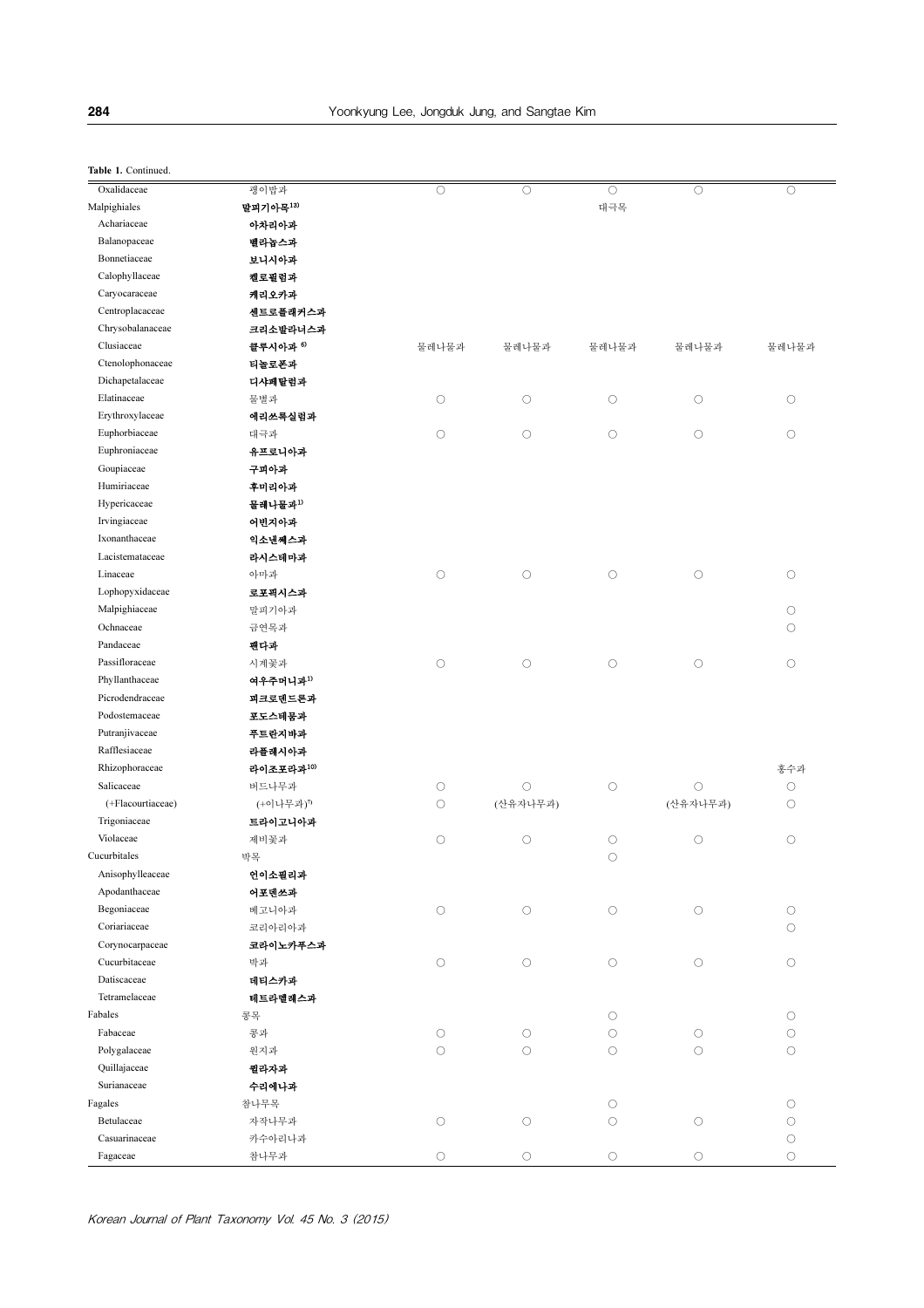| ۰,<br>×<br>I<br>I<br>۰.<br>۰.<br>× |
|------------------------------------|
|------------------------------------|

| Table 1. Continued.           |                        |            |            |            |            |            |
|-------------------------------|------------------------|------------|------------|------------|------------|------------|
| Juglandaceae                  | 가래나무과                  | О          | $\circ$    | $\circ$    | $\circ$    | $\bigcirc$ |
| Myricaceae                    | 소귀나무과                  | $\bigcirc$ | $\bigcirc$ | $\bigcirc$ | $\bigcirc$ | $\bigcirc$ |
| Nothofagaceae                 | 노쏘파거스과                 |            |            |            |            |            |
| Ticodendraceae                | 티코덴드론과                 |            |            |            |            | $\circ$    |
| Rosales                       | 장미목                    |            |            | $\bigcirc$ |            | $\circ$    |
| Barbeyaceae                   | 바베야과                   |            |            |            |            |            |
| Cannabaceae                   | 삼과                     | $\bigcirc$ | $\bigcirc$ | $\bigcirc$ | $\bigcirc$ | $\bigcirc$ |
| (+Celtidaceae)                | (+팽나무과)                |            | $\circ$    |            |            |            |
| Dirachmaceae                  | 디라크마과                  |            |            |            |            |            |
| Elaeagnaceae                  | 보리수나무과                 | $\circ$    | $\circ$    | $\circ$    | $\circ$    | $\circ$    |
| Moraceae                      | 뽕나무과                   | $\bigcirc$ | $\circ$    | $\circ$    | $\circ$    | $\circ$    |
| Rhamnaceae                    | 갈매나무과                  | О          | $\circ$    | $\circ$    | $\circ$    | $\circ$    |
| Rosaceae                      | 장미과                    | О          | $\circ$    | $\circ$    | $\circ$    | $\circ$    |
| Ulmaceae                      | 느릅나무과                  | $\bigcirc$ | $\bigcirc$ | $\bigcirc$ | $\circ$    | $\bigcirc$ |
| Urticaceae                    | 쐐기풀과                   | О          | $\circ$    | О          | $\bigcirc$ | $\bigcirc$ |
| <b>EUROSIDS II / MALVIDAE</b> | 진정장미군 II/아욱군           |            |            |            |            |            |
| Geraniales                    | 쥐손이풀목                  |            |            | $\bigcirc$ |            | $\bigcirc$ |
| Geraniaceae                   | 쥐손이풀과                  | $\bigcirc$ | $\circ$    | $\circ$    | $\bigcirc$ | $\circ$    |
| Melianthaceae                 | 밀리안써스과                 |            |            |            |            |            |
| Vivianiaceae                  | 비비에니아과                 |            |            |            |            |            |
| Myrtales                      | 도금양목                   |            |            |            |            | $\circ$    |
| Alzateaceae                   | 알자티아과                  |            |            |            |            |            |
| Combretaceae                  | 콤브레덤과 <sup>2)</sup>    |            |            |            |            | 콤브레타과      |
| Crypteroniaceae               | 크립터로니아과                |            |            |            |            |            |
| Lythraceae                    | 부처꽃과                   | $\bigcirc$ | $\bigcirc$ | $\bigcirc$ | $\bigcirc$ | $\circ$    |
| (+Punicaceae)                 | (+석류나무과)               | $\bigcirc$ | $\bigcirc$ | $\bigcirc$ | $\bigcirc$ | $\circ$    |
| (+Trapaceae)                  | (+마름과)                 | $\bigcirc$ | $\bigcirc$ | $\bigcirc$ | $\bigcirc$ | $\circ$    |
| Melastomataceae               | 멜라스토마과 10)             |            |            |            |            | 야모란과       |
| Myrtaceae                     | 도금양과                   |            |            |            |            | $\circ$    |
| Onagraceae                    | 바늘꽃과                   | $\bigcirc$ | $\bigcirc$ | $\bigcirc$ | $\circ$    | $\circ$    |
| Penaeaceae                    | 페나이아과                  |            |            |            |            |            |
| Vochysiaceae                  | 보치시아과                  |            |            |            |            |            |
| Crossosomatales               | 크로소소마타목 <sup>13)</sup> |            |            | 고추나무목      |            |            |
| Aphloiaceae                   | 아플로이아과                 |            |            |            |            |            |
| Crossosomataceae              | 크로소소마타과                |            |            |            |            |            |
| Geissolomataceae              | 가이솔로마과                 |            |            |            |            |            |
| Guamatelaceae                 | 구아마텔라과                 |            |            |            |            |            |
| Stachyuraceae                 | 스타치우루스과                |            |            |            |            | $\bigcirc$ |
| Staphyleaceae                 | 고추나무과                  | О          | О          | $\circ$    | О          | $\circ$    |
| Strasburgeriaceae             | 스트라스버제리아과              |            |            |            |            |            |
| Picramniales                  | 피크람니아목                 |            |            |            |            |            |
| Picramniaceae                 | 피크람니아과                 |            |            |            |            |            |
| Huerteales                    | 허디아목                   |            |            |            |            |            |
| Dipentodontaceae              | 디펜토돈과                  |            |            |            |            |            |
| Gerrardinaceae                | 게라르디나과                 |            |            |            |            |            |
| Tapisciaceae                  | 타피스시아과                 |            |            |            |            |            |
| <b>Brassicales</b>            | 십자화목                   |            |            | $\bigcirc$ |            |            |
| Akaniaceae                    | 아카니아과                  |            |            |            |            |            |
| Bataceae                      | 배티스과                   |            |            |            |            |            |
| <b>Brassicaceae</b>           | 십자화과                   | $\bigcirc$ | $\circ$    | $\circ$    | $\circ$    | $\circ$    |
| Capparaceae                   | 카페리스과                  |            |            |            |            |            |
| Caricaceae                    | 파파야과                   |            |            |            |            | $\circ$    |
| Cleomaceae                    | 풍접초과                   | $\bigcirc$ | $\circ$    | $\bigcirc$ | $\circ$    | $\bigcirc$ |
| Emblingiaceae                 | 엠블린지아과                 |            |            |            |            |            |
| Gyrostemonaceae               | 자이로스테몬과                |            |            |            |            |            |
| Koeberliniaceae               | 코버리니아과                 |            |            |            |            |            |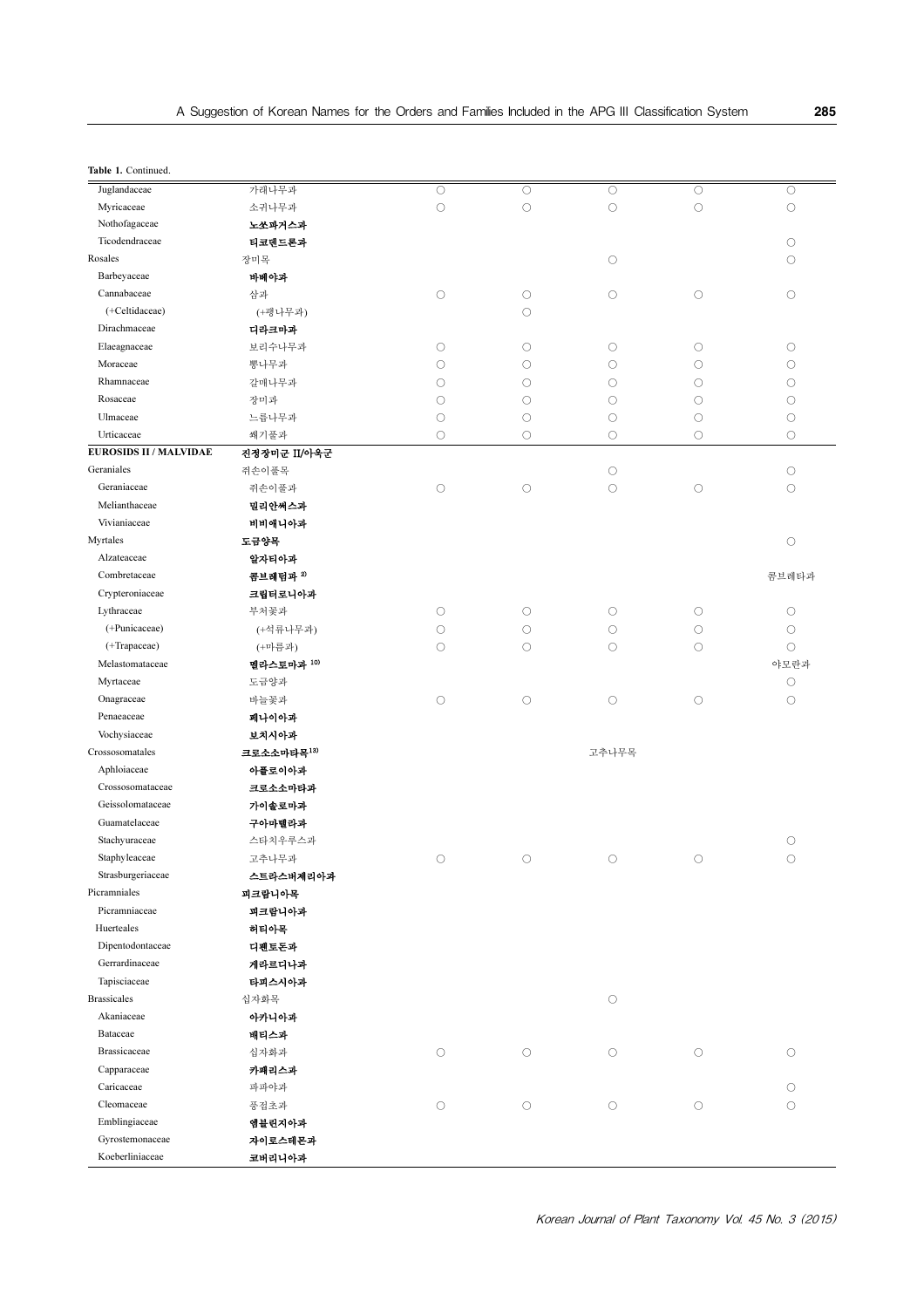|  | Table 1. Continued. |
|--|---------------------|
|  |                     |

| <b>Table 1.</b> Continued. |                       |            |            |                     |                     |            |
|----------------------------|-----------------------|------------|------------|---------------------|---------------------|------------|
| Limnanthaceae              | 림난쎄스과                 |            |            |                     |                     |            |
| Moringaceae                | 모린가과                  |            |            |                     |                     |            |
| Pentadiplandraceae         | 펜타딘플란드라과              |            |            |                     |                     |            |
| Resedaceae                 | 레시다과                  |            |            |                     |                     |            |
| Salvadoraceae              | 샐바도라과                 |            |            |                     |                     |            |
| Setchellanthaceae          | 세첼란써스과                |            |            |                     |                     |            |
| Tovariaceae                | 토배리아과                 |            |            |                     |                     |            |
| Tropaeolaceae              | 한련과                   | $\circ$    | $\circ$    | $\circ$             | $\circ$             | $\bigcirc$ |
| Malvales                   | 아욱목                   |            |            | $\circ$             |                     | $\bigcirc$ |
| Bixaceae                   | 빅사과                   |            |            |                     |                     |            |
| Cistaceae                  | 시스투스과                 |            |            |                     |                     | $\circ$    |
| Cytinaceae                 | 시티너스과                 |            |            |                     |                     |            |
| Dipterocarpaceae           | 딥테로카푸스과               |            |            |                     |                     |            |
| Malvaceae                  | 아욱과                   | $\bigcirc$ | $\circ$    | $\circlearrowright$ | $\circ$             | $\bigcirc$ |
| (+Bombacaceae)             | (+물밤나무과)              |            |            |                     |                     | $\bigcirc$ |
| (+Sterculiaceae)           | (+벽오동과)               | $\circ$    | $\circ$    |                     | $\circ$             | $\bigcirc$ |
| (+Tiliaceae)               | (+피나무과)               | $\circ$    | $\circ$    |                     | $\circ$             | $\circ$    |
| Muntingiaceae              | 문틴지아과                 |            |            |                     |                     |            |
| Neuradaceae                | 니우라다과                 |            |            |                     |                     |            |
| Sarcolaenaceae             |                       |            |            |                     |                     |            |
| Sphaerosepalaceae          | 사클리나과                 |            |            |                     |                     |            |
| Thymelaeaceae              | 스페로세팔럼과               |            |            |                     |                     |            |
|                            | 팥꽃나무과                 | $\circ$    | $\circ$    | $\circ$             | $\circ$             | $\bigcirc$ |
| Sapindales                 | 무환자나무목                |            |            | $\circlearrowright$ |                     | $\bigcirc$ |
| Anacardiaceae              | 옻나무과                  | $\circ$    | $\circ$    | $\circlearrowright$ | $\circ$             | $\bigcirc$ |
| Biebersteiniaceae          | 비버스테이니아과              |            |            |                     |                     |            |
| Burseraceae                | 비세라과                  |            |            |                     |                     |            |
| Kirkiaceae                 | 커키아과                  |            |            |                     |                     |            |
| Meliaceae                  | 멀구슬나무과                | $\circ$    | $\circ$    | $\circ$             | $\circ$             | $\circ$    |
| Nitrariaceae               | 나이트라리아과               |            |            |                     |                     |            |
| Rutaceae                   | 운향과                   | $\circ$    | $\circ$    | О                   | $\circ$             | $\circ$    |
| (+Cneoraceae)              | (+크네오룸과)              |            |            |                     |                     | $\bigcirc$ |
| Sapindaceae                | 무환자나무과                | $\circ$    | $\circ$    | $\circlearrowright$ | $\circ$             | $\bigcirc$ |
| (+Aceraceae)               | (+단풍나무과)              | $\circ$    | О          |                     | О                   | $\bigcirc$ |
| (+Hippocastanaceae)        | (+칠엽수과)               | $\circ$    | $\circ$    |                     | $\circ$             | $\bigcirc$ |
| Simaroubaceae              | 소태나무과                 | $\circ$    | $\circ$    | $\circlearrowright$ | $\circ$             | $\circ$    |
| Berberidopsidales          | 베버리돕시다목               |            |            |                     |                     |            |
| Aextoxicaceae              | 액스톡시콘과                |            |            |                     |                     |            |
| Berberidopsidaceae         | 버베리둡시스과               |            |            |                     |                     |            |
| Santalales                 | 단향목                   |            |            | $\circ$             |                     | $\circ$    |
| Balanophoraceae            | 밸라노포라과                |            |            |                     |                     |            |
| Loranthaceae               | 꼬리겨우살이과 <sup>9)</sup> | $\bigcirc$ | $\circ$    | $\bigcirc$          | $\circ$             | 겨우살이과      |
| Misodendraceae             | 미소텐드론과                |            |            |                     |                     |            |
| Santalaceae                | 단향과                   | $\bigcirc$ | $\bigcirc$ | $\bigcirc$          | $\bigcirc$          | $\bigcirc$ |
| Olacaceae                  | 올락스과                  |            |            |                     |                     |            |
| Opiliaceae                 | 오필리아과                 |            |            |                     |                     |            |
| Schoepfiaceae              | 쇼피아괴                  |            |            |                     |                     |            |
| Caryophyllales             | 석죽목                   |            |            | $\circ$             |                     | $\bigcirc$ |
| Achatocarpaceae            | 아카토카푸스과               |            |            |                     |                     |            |
| Aizoaceae                  | 번행초과                  | $\circ$    | $\circ$    | $\circ$             | $\circlearrowright$ | $\circ$    |
| Amaranthaceae              | 비름과                   | $\bigcirc$ | $\bigcirc$ | $\circlearrowright$ | $\bigcirc$          | $\bigcirc$ |
| (+Chenopodiaceae)          | (+명아주과)               | $\circ$    | $\circ$    |                     | $\circ$             | $\bigcirc$ |
| Anacampserotaceae          | 애나캠세로스과               |            |            |                     |                     |            |
| Ancistrocladaceae          | 엔시스트로클라더스과            |            |            |                     |                     |            |
| Asteropeiaceae             | 애스테로피아과               |            |            |                     |                     |            |
| Barbeuiaceae               | 바부이아과                 |            |            |                     |                     |            |
| Basellaceae                | 바셀라과                  |            |            |                     |                     |            |
|                            |                       |            |            |                     |                     |            |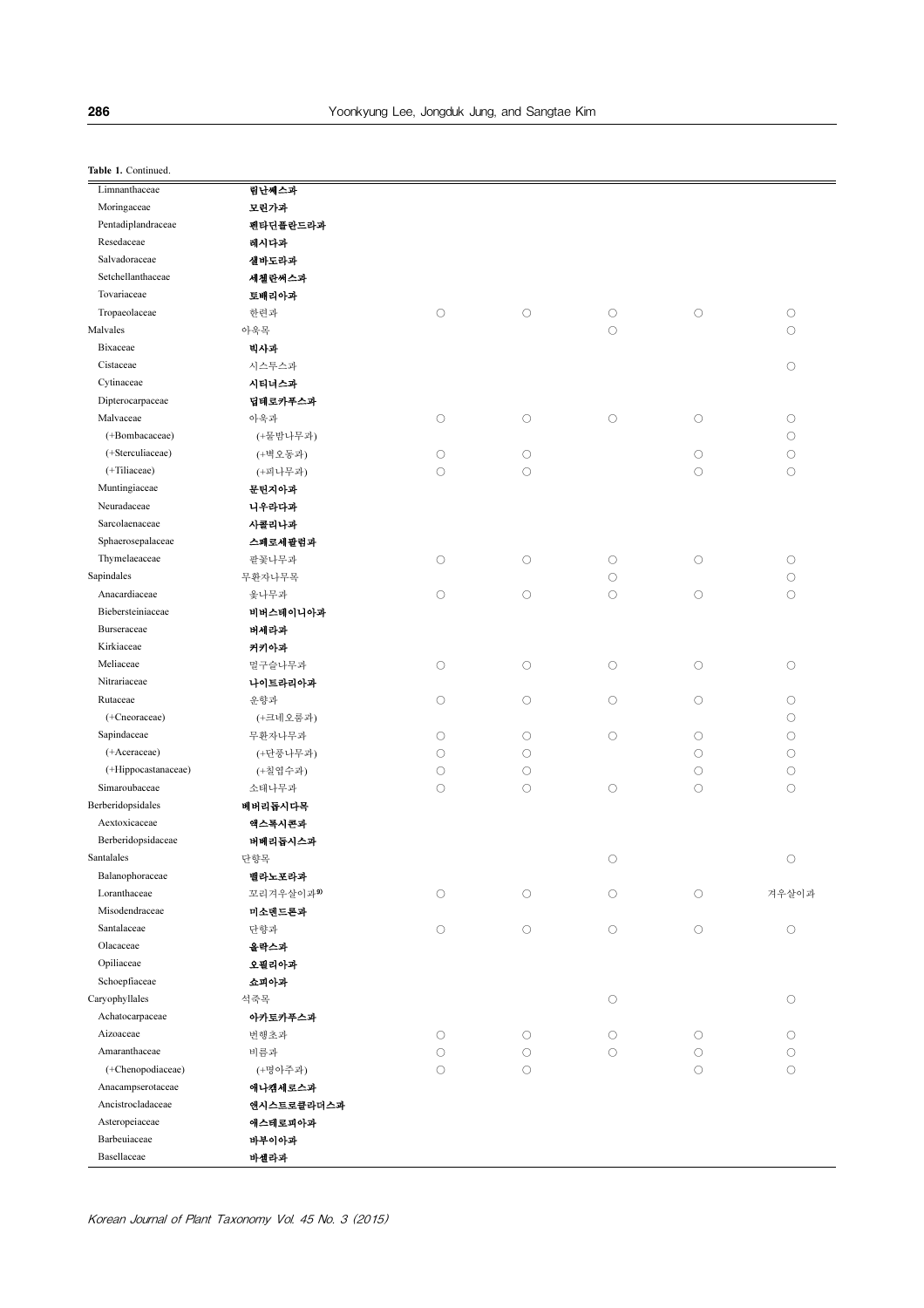| Cactaceae          | 선인장과                  | $\circ$    | $\bigcirc$ | $\circ$    | $\circ$             | $\circ$    |
|--------------------|-----------------------|------------|------------|------------|---------------------|------------|
| Caryophyllaceae    | 석죽과                   | $\circ$    | $\circ$    | $\circ$    | $\bigcirc$          | $\circ$    |
| (+Illecebraceae)   | (+일레케브라과)             |            |            |            |                     | $\circ$    |
| Didiereaceae       | 디디에리아과                |            |            |            |                     |            |
| Dioncophyllaceae   | 디온코필럼과                |            |            |            |                     |            |
| Droseraceae        | 끈끈이귀개과 <sup>70</sup>  | 끈끈이주걱과     | $\bigcirc$ | $\bigcirc$ | $\circ$             | $\circ$    |
| Drosophyllaceae    | 드로소필럼과                |            |            |            |                     |            |
| Frankeniaceae      | 프란케니아과                |            |            |            |                     |            |
| Gisekiaceae        | 기시키아과                 |            |            |            |                     |            |
| Halophytaceae      | 할로피덤과                 |            |            |            |                     |            |
| Limeaceae          | 리뭄과                   |            |            |            |                     |            |
| Lophiocarpaceae    | 로피오카푸스과               |            |            |            |                     |            |
| Molluginaceae      | 석류풀과                  | $\bigcirc$ | $\bigcirc$ | $\bigcirc$ | $\bigcirc$          | $\circ$    |
| Montiaceae         | 몬샤과                   |            |            |            |                     |            |
| Nepenthaceae       | 벌레잡이풀과                | $\circ$    |            |            |                     | $\circ$    |
| Nyctaginaceae      | 분꽃과                   | $\circ$    |            |            | $\bigcirc$          | $\circ$    |
| Physenaceae        | 파이세나과                 |            |            |            |                     |            |
| Phytolaccaceae     | 자리공과                  | $\bigcirc$ | $\circ$    | $\bigcirc$ | $\bigcirc$          | $\circ$    |
|                    | 갯길경이과 8)              |            |            |            |                     |            |
| Plumbaginaceae     |                       | 갯질경과       | 갯길경과       | 갯길경과       | 갯길경과                | 갯질경이과      |
| Polygonaceae       | 마디풀과                  | $\circ$    | $\bigcirc$ | $\bigcirc$ | $\circ$             | $\circ$    |
| Portulacaceae      | 쇠비름과                  | $\circ$    | $\circ$    | $\bigcirc$ | $\circ$             | $\circ$    |
| Rhabdodendraceae   | 랍도텐드론과                |            |            |            |                     |            |
| Sarcobataceae      | 사코바터스과                |            |            |            |                     |            |
| Simmondsiaceae     | 시몬드시아과                |            |            |            |                     |            |
| Stegnospermataceae | 스테그노스퍼마과              |            |            |            |                     |            |
| Talinaceae         | 텔리눔과                  |            |            |            |                     |            |
| Tamaricaceae       | 위성류과                  | $\circ$    | $\bigcirc$ | $\circ$    |                     | $\circ$    |
| <b>ASTERIDS</b>    | 국화군                   |            |            |            |                     |            |
| Cornales           | 층층나무목                 |            |            | $\bigcirc$ |                     | $\circ$    |
| Cornaceae          | 층층나무과                 | $\circ$    | $\bigcirc$ | $\bigcirc$ | $\circ$             | $\circ$    |
| (+Alangiaceae)     | (+박쥐나무과)              | $\bigcirc$ | $\circ$    |            | $\bigcirc$          | $\circ$    |
| Curtisiaceae       | 커티시아과                 |            |            |            |                     |            |
| Grubbiaceae        | 그루비아과                 |            |            |            |                     | $\bigcirc$ |
| Hydrangeaceae      | 수국과                   |            | $\bigcirc$ | $\circ$    | $\circ$             |            |
| Loasaceae          | 로사과                   |            |            |            |                     |            |
| Ericales           | 진달래목 12)              |            |            | $\bigcirc$ |                     | 철쭉목        |
| Actinidiaceae      | 다래나무과                 | $\circ$    | $\bigcirc$ | $\bigcirc$ | $\bigcirc$          | $\circ$    |
| Balsaminaceae      | 봉선화과                  | О          | $\circ$    | $\bigcirc$ | $\circ$             | $\circ$    |
| Clethraceae        | 매화오리나무과 <sup>70</sup> | $\bigcirc$ | 매화오리과      | 매화오리과      | 매화오리과               | $\circ$    |
| Cyrillaceae        | 사이릴라과                 |            |            |            |                     |            |
| Diapensiaceae      | 암매과                   | $\circ$    | $\bigcirc$ | $\bigcirc$ | $\bigcirc$          | $\bigcirc$ |
| Ebenaceae          | 감나무과                  | $\bigcirc$ | $\bigcirc$ | $\bigcirc$ | $\bigcirc$          | $\bigcirc$ |
| Ericaceae          | 진달래과                  | О          | $\circ$    | $\bigcirc$ | $\circ$             | $\circ$    |
| (+Empetraceae)     | (+시로미과)               | О          | $\circ$    |            | $\circ$             | $\bigcirc$ |
| (+Monotropaceae)   | (+수정난풀과)              |            | $\bigcirc$ |            | $\bigcirc$          |            |
| (+Pyrolaceae)      | (+노루발과)               | $\circ$    | $\bigcirc$ |            |                     | $\bigcirc$ |
| Fouquieriaceae     | 푸퀴어리아과                |            |            |            |                     |            |
| Lecythidaceae      | 레시씨스과                 |            |            |            |                     |            |
| Marcgraviaceae     | 마크그라비아과               |            |            |            |                     |            |
| Mitrastemonaceae   | 미트라스테마과               |            |            |            |                     |            |
| Pentaphylacaceae   | 펜타필락스과                |            |            |            |                     |            |
| Polemoniaceae      | 꽃고비과                  | $\circ$    | $\bigcirc$ | $\circ$    | $\circlearrowright$ | $\circ$    |
| Primulaceae        | 앵초과                   | $\circ$    | $\bigcirc$ | $\bigcirc$ | $\bigcirc$          | $\circ$    |
| (+Maesaceae)       | (+빌레나무과)              |            |            |            | $\bigcirc$          | $\circ$    |
| (+Myrsinaceae)     | (+자금우과)               | $\circ$    | $\bigcirc$ | $\bigcirc$ | $\bigcirc$          | $\circ$    |
|                    |                       |            |            |            |                     |            |

Roridulaceae 로리<mark>둘라과</mark>

Table 1. Continued.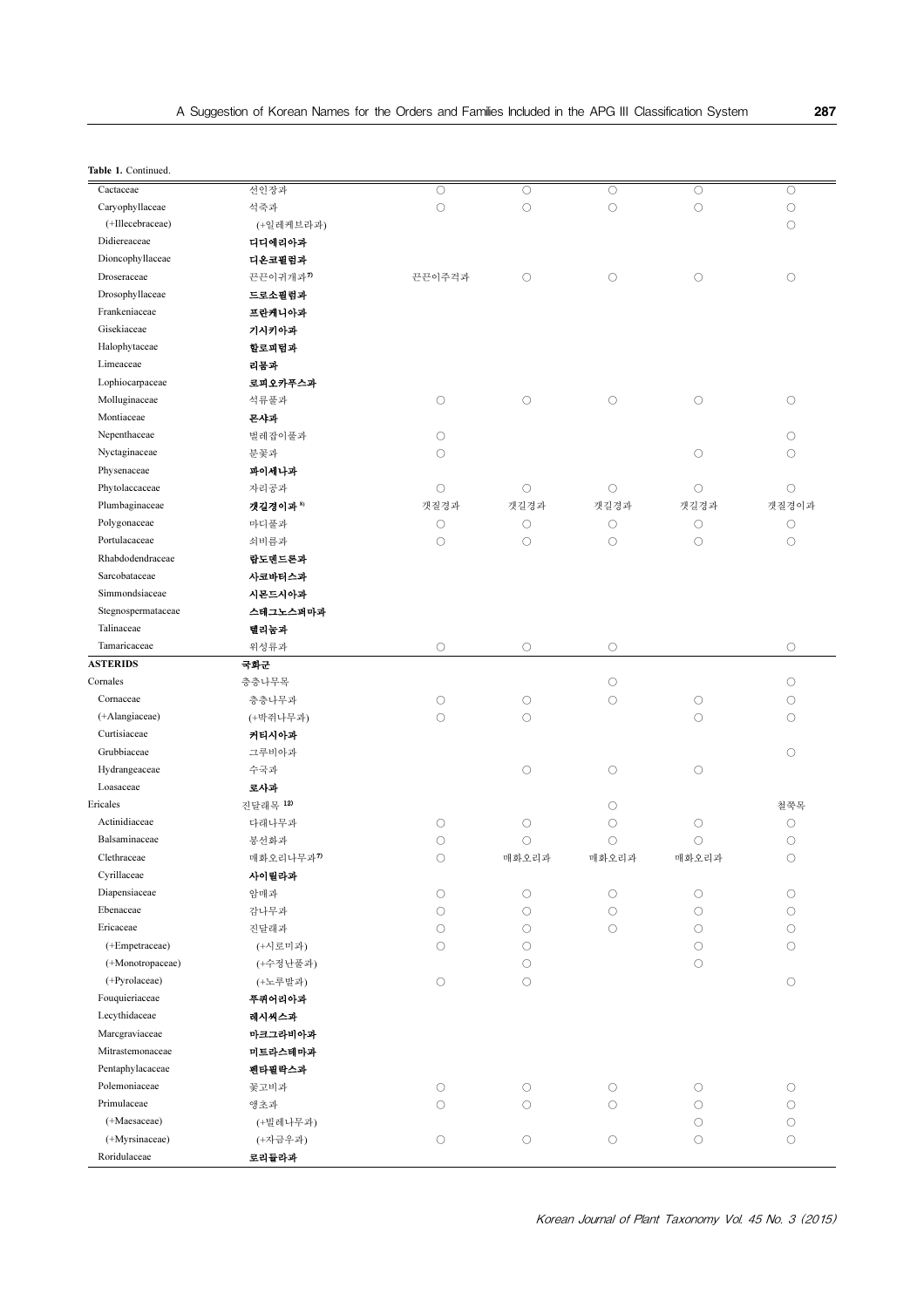| Table 1. Continued.                                 |                             |            |            |            |                     |            |
|-----------------------------------------------------|-----------------------------|------------|------------|------------|---------------------|------------|
| Sapotaceae                                          | 사포테과                        |            |            |            |                     | $\circ$    |
| Sarraceniaceae                                      | 사라시니아과                      |            |            |            |                     | $\circ$    |
| Sladeniaceae                                        | 슬라데니아과                      |            |            |            |                     |            |
| Styracaceae                                         | 때죽나무과                       | $\bigcirc$ | $\circ$    | $\bigcirc$ | $\circ$             | $\circ$    |
| Symplocaceae                                        | 노린재나무과                      | $\circ$    | $\circ$    | $\circ$    | $\circ$             | $\circ$    |
| Tetrameristaceae                                    | 테트라메리스타과                    |            |            |            |                     |            |
| Theaceae                                            | 차나무과                        | $\circ$    | $\bigcirc$ | $\circ$    | $\circ$             | $\circ$    |
| <b>EUASTERID I/LAMIIDS</b>                          | 진정국화군 I / 꿀풀군               |            |            |            |                     |            |
| <b>Boraginales</b>                                  | 지치목                         |            |            | $\circ$    |                     |            |
| Boraginaceae                                        | 지치과                         | $\circ$    | $\circ$    | $\circ$    | $\circ$             | $\bigcirc$ |
| Hydrophyllaceae                                     | 히드로필럼과                      |            |            |            |                     | $\circ$    |
| Garryales                                           | 식나무목                        |            |            | $\circ$    |                     |            |
| Eucommiaceae                                        | 두층과                         | $\bigcirc$ | $\circ$    | $\circ$    | $\bigcirc$          | $\bigcirc$ |
| Garryaceae                                          | 가리아과 <sup>6)</sup>          |            |            | 식나무과       |                     | $\circ$    |
| (+Aucubaceae)                                       | (+식나무과)                     |            | $\circ$    |            | $\circ$             |            |
| Gentianales                                         | 용담목                         |            |            | $\bigcirc$ |                     | $\circ$    |
| Apocynaceae                                         | 협죽도과                        | $\circ$    | $\circ$    | $\circ$    | $\circlearrowright$ | $\circ$    |
| (+Asclepiadaceae)                                   | (+박주가리과)                    | $\circ$    | $\circ$    |            | $\circ$             | $\circ$    |
| Gelsemiaceae                                        | 갤세미엄과                       |            |            |            |                     |            |
| Gentianaceae                                        | 용담과                         | $\circ$    | $\circ$    | $\circ$    | $\circlearrowright$ | $\circ$    |
| Loganiaceae                                         | 마전과                         | $\circ$    | $\circ$    | $\circ$    | $\circ$             | $\bigcirc$ |
| Rubiaceae                                           | 꼭두선이과?                      | 꼭두서니과      | $\circ$    | $\circ$    | $\circ$             | 꼭두서니과      |
| Lamiales                                            | 꿀풀목                         |            |            | $\circ$    |                     | $\circ$    |
| Acanthaceae                                         | 쥐꼬리망초과                      | $\circ$    | $\circ$    | $\circ$    | $\circlearrowright$ | $\circ$    |
| Bignoniaceae                                        | 능소화과                        | $\circ$    | $\circ$    | $\circ$    | $\circ$             | $\bigcirc$ |
| Byblidaceae                                         | 비블리스과                       |            |            |            |                     | $\circ$    |
| Calceolariaceae                                     | 칼시올라리아과                     |            |            |            |                     |            |
| Carlemanniaceae                                     | 칼메니아과                       |            |            |            |                     |            |
| Gesneriaceae                                        | 제스네리아과 <sup>70</sup>        | 게스네리아과     |            |            |                     |            |
| Lamiaceae                                           |                             |            |            |            | $\circ$             | $\circ$    |
| Linderniaceae                                       | 꿀풀과                         | $\bigcirc$ | $\circ$    | $\circ$    | $\circ$             | $\circ$    |
| Lentibulariaceae                                    | 발둑외풀과 <sup>1)</sup>         |            |            |            |                     |            |
| Martyniaceae                                        | 통발과                         | $\circ$    | $\circ$    | $\circ$    | $\circlearrowright$ | $\circ$    |
|                                                     | 마티니아과                       |            |            |            |                     |            |
| Oleaceae<br>Orobanchaceae                           | 물푸레나무과                      | $\circ$    | $\bigcirc$ | $\circ$    | $\circ$             | $\bigcirc$ |
|                                                     | 열당과                         | $\circ$    | $\circ$    | $\circ$    | $\circ$             | $\circ$    |
| Paulowniaceae                                       | 오동나무과"                      |            |            |            |                     |            |
| Pedaliaceae                                         | 참깨과                         | $\circ$    | $\bigcirc$ | $\bigcirc$ | $\circ$             | $\bigcirc$ |
| Phrymaceae                                          | 파리풀과                        | $\circ$    | $\circ$    | $\bigcirc$ | $\circ$             | $\circ$    |
| Plantaginaceae                                      | 질경이과                        | $\circ$    | $\circ$    | $\circ$    | $\circ$             | $\circ$    |
| (+Callitrichaceae)                                  | (+별이끼과)                     | $\bigcirc$ | $\circ$    |            | $\bigcirc$          | $\bigcirc$ |
| (+Globulariaceae)                                   | (+글로불라리아과)                  |            |            |            |                     | $\bigcirc$ |
| (+Hippuridaceae)                                    | (+쇠뜨기말풀과)                   | $\bigcirc$ |            |            |                     | $\bigcirc$ |
| Plocospermataceae                                   | 플로코스퍼마과                     |            |            |            |                     |            |
| Schlegeliaceae                                      | 술르길리아과                      |            |            |            |                     |            |
| Scrophulariaceae                                    | 현삼과                         | $\bigcirc$ | $\bigcirc$ | $\bigcirc$ | $\bigcirc$          | $\bigcirc$ |
| (+Myoporaceae)                                      | (+미오포라과)                    |            |            |            |                     | $\circ$    |
| Stilbaceae                                          | 스틸브과                        |            |            |            |                     |            |
| Tetrachondraceae                                    | 데트라콘드라과                     |            |            |            |                     |            |
| Thomandersiaceae                                    | 쏘만더시아과                      |            |            |            |                     |            |
| Verbenaceae                                         | 마편초과                        | $\bigcirc$ | $\circ$    | $\circ$    | $\bigcirc$          | $\bigcirc$ |
| Solanales                                           | 가지목                         |            |            | $\bigcirc$ |                     | $\bigcirc$ |
| Convolvulaceae                                      | 메꽃과                         | $\circ$    | $\circ$    | $\circ$    | $\circ$             | $\circ$    |
| Hydroleaceae                                        | 하이드롤리아과                     |            |            |            |                     |            |
| Montiniaceae                                        | 몬티니아과                       |            |            |            |                     |            |
| Solanaceae                                          | 가지과                         | $\bigcirc$ | $\bigcirc$ | $\bigcirc$ | $\bigcirc$          | $\bigcirc$ |
| Sphenocleaceae                                      | 스페노클리과                      |            |            |            |                     |            |
| <b>TAXA OF UNCERTAIN</b><br>POSITION IN EUASTERID I | 진정국화군 I 에서 위치가<br>불명확한 분류군들 |            |            |            |                     |            |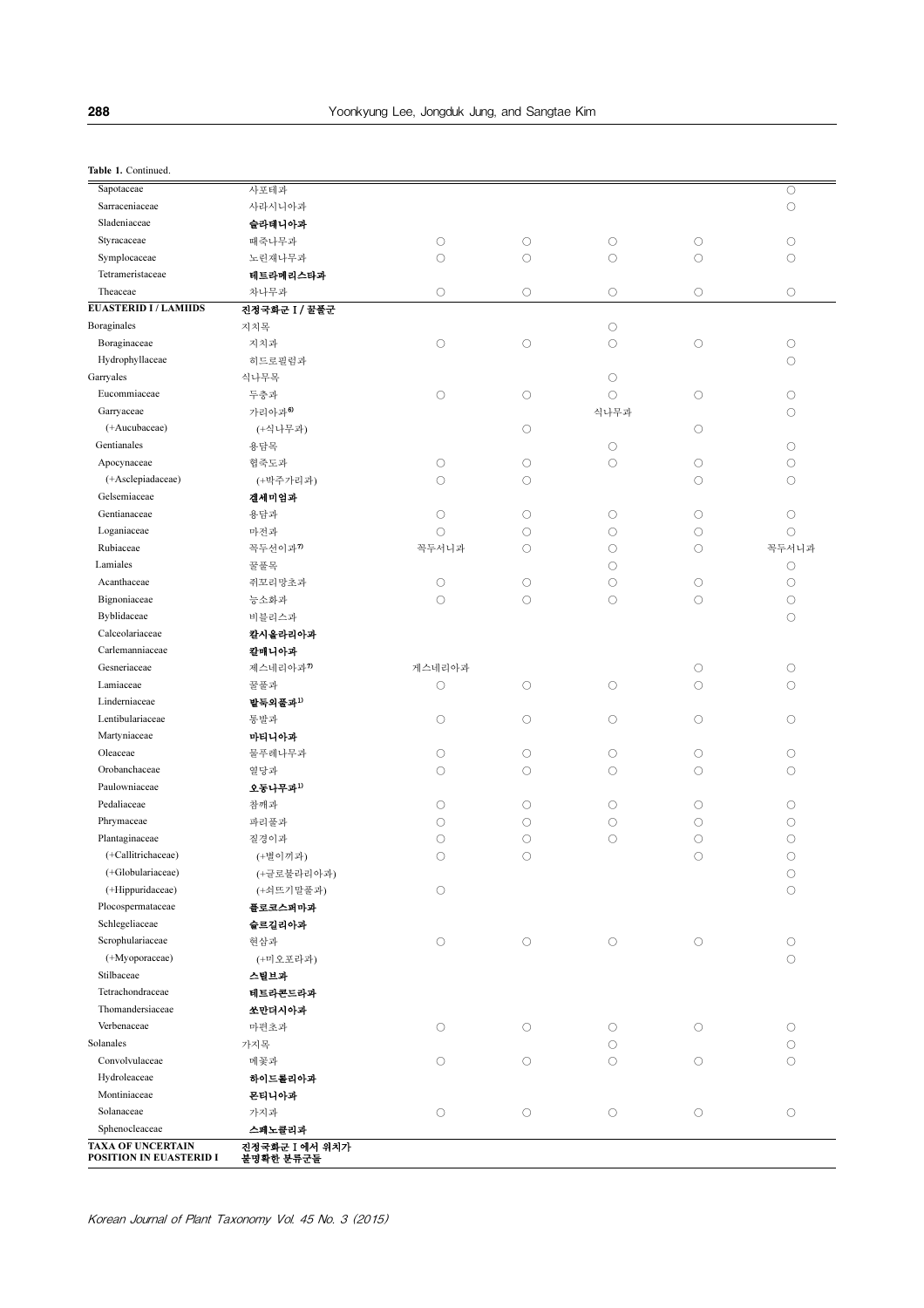| Table 1. Continued.                      |               |            |            |                     |            |            |
|------------------------------------------|---------------|------------|------------|---------------------|------------|------------|
| Icacinales                               | 아이카시나목        |            |            |                     |            |            |
| Icacinaceae                              | 아이카시나과        |            |            |                     |            |            |
| Oncothecaceae                            | 은코씨카과         |            |            |                     |            |            |
| Metteniusales                            | 메테니우사목        |            |            |                     |            |            |
| Metteniusaceae                           | 메테니우사과        |            |            |                     |            |            |
| EUASTERID II/CAMPANULIDS 진정국화군 II / 초롱꽃군 |               |            |            |                     |            |            |
| Apiales                                  | 산형목           |            |            | 미나리목                |            | 미나리목       |
| Apiaceae                                 | 산형과11)        | $\circ$    | 미나리과       | $\circ$             | 미나리과       | $\bigcirc$ |
| Araliaceae                               | 두릅나무과         | $\circ$    | $\circ$    | $\circ$             | $\circ$    | $\bigcirc$ |
| Griseliniaceae                           | 그리셀리니아과       |            |            |                     |            | $\circ$    |
| Myodocarpaceae                           | 미오도카푸스과       |            |            |                     |            |            |
| Pennantiaceae                            | 폐난사과          |            |            |                     |            |            |
| Pittosporaceae                           | 돈나무과          | $\bigcirc$ | $\circ$    | $\bigcirc$          | $\bigcirc$ | $\bigcirc$ |
| Torricelliaceae                          | 토리첼리아과        |            |            |                     |            |            |
| Aquifoliales                             | 감탕나무목         |            |            | $\bigcirc$          |            |            |
| Aquifoliaceae                            | 감탕나무과         | $\circ$    | $\circ$    | $\circ$             | $\circ$    | $\circ$    |
| Cardiopteridaceae                        | 카디옵터리스과       |            |            |                     |            |            |
| Helwingiaceae                            | 헬윙기아과         |            |            |                     |            | $\circ$    |
| Phyllonomaceae                           | 필로노마과         |            |            |                     |            |            |
| Stemonuraceae                            | 스테모누러스과       |            |            |                     |            |            |
| Asterales                                | 국화목           |            |            | $\circlearrowright$ |            | $\bigcirc$ |
| Alseuosmiaceae                           | 알슈오스미아과       |            |            |                     |            |            |
| Argophyllaceae                           | 아고필럼과         |            |            |                     |            |            |
| Asteraceae                               | 국화과           | $\circ$    | $\circ$    | $\circlearrowright$ | $\circ$    | $\bigcirc$ |
| Calyceraceae                             | 켈리시라과         |            |            |                     |            |            |
| Campanulaceae                            | 초롱꽃과          | $\circ$    | $\circ$    | $\circ$             | О          | $\circ$    |
| Goodeniaceae                             | 구데니아과         |            |            |                     |            | $\bigcirc$ |
| Menyanthaceae                            | 조름나물과         | $\circ$    | $\circ$    | $\circ$             | О          | $\circ$    |
| Pentaphragmataceae                       | 펜타프라그마과       |            |            |                     |            |            |
| Phellinaceae                             | 펠린과           |            |            |                     |            |            |
| Rousseaceae                              | 로우시과          |            |            |                     |            |            |
| Stylidiaceae                             | 스타일리듬과        |            |            |                     |            |            |
| Escalloniales                            | 에스칼로니아목       |            |            |                     |            |            |
| Escalloniaceae                           | 에스칼로니아과       |            |            |                     |            | $\bigcirc$ |
| <b>Bruniales</b>                         | 부르니아목         |            |            |                     |            |            |
| Bruniaceae                               | 부르니아과         |            |            |                     |            |            |
| Columelliaceae                           | 콜루멜리아과        |            |            |                     |            |            |
| Paracryphiales                           | 패라크리피아목       |            |            |                     |            |            |
| Paracryphiaceae                          | 패라크리피아과       |            |            |                     |            |            |
| Dipsacales                               | 산토끼꽃목 $^{13}$ |            |            |                     |            | 산토끼목       |
| Adoxaceae                                | 연복초과          | $\bigcirc$ | $\circ$    | $\bigcirc$          | $\bigcirc$ | $\bigcirc$ |
| (+Viburnaceae)                           | (+산분꽃나무과)     |            | $\bigcirc$ |                     | $\bigcirc$ |            |
| Caprifoliaceae                           | 인동과           | $\bigcirc$ | $\circ$    | $\bigcirc$          | $\bigcirc$ | $\bigcirc$ |
| (+Diervillaceae)                         | (+병꽃나무과)      |            | $\circ$    | $\bigcirc$          | О          |            |
| (+Dipsacaceae)                           | (+산토끼꽃과)      | $\circ$    | $\circ$    | $\circ$             | О          | $\circ$    |
| (+Linnaeaceae)                           | (+린네풀과)       |            | $\circ$    | $\bigcirc$          | О          |            |
| (+Valerianaceae)                         | (+마타리과)       | $\circ$    | $\bigcirc$ | $\circ$             | О          | $\bigcirc$ |
| <b>TAXA OF UNCERTAIN</b>                 | 피자식물 중 위치가    |            |            |                     |            |            |
| POSITION IN ANGIOSPERMS                  | 불명확한 분류군들     |            |            |                     |            |            |
| Dasypogonaceae                           | 데시포곤과         |            |            |                     |            |            |
| Huaceae                                  | 후아과           |            |            |                     |            |            |
| Hydrostachyaceae                         | 하이드로스타치스과     |            |            |                     |            |            |
| Sabiaceae                                | 나도밤나무과        | $\bigcirc$ | $\bigcirc$ | $\bigcirc$          | $\bigcirc$ | $\bigcirc$ |
| Vahliaceae                               | 바흘리아과         |            |            |                     |            |            |

\*, names in the parenthesis are combined with other families in the APG III and APW.

#, newly suggested order and family names in this study are indicated as bold characters; superscript numbers are matched with case numbers indicated in the text.

@, circles indicate same Korean names with those accepted in this study; Korean characters in reference columns indicate alternative Korean names in the previous references.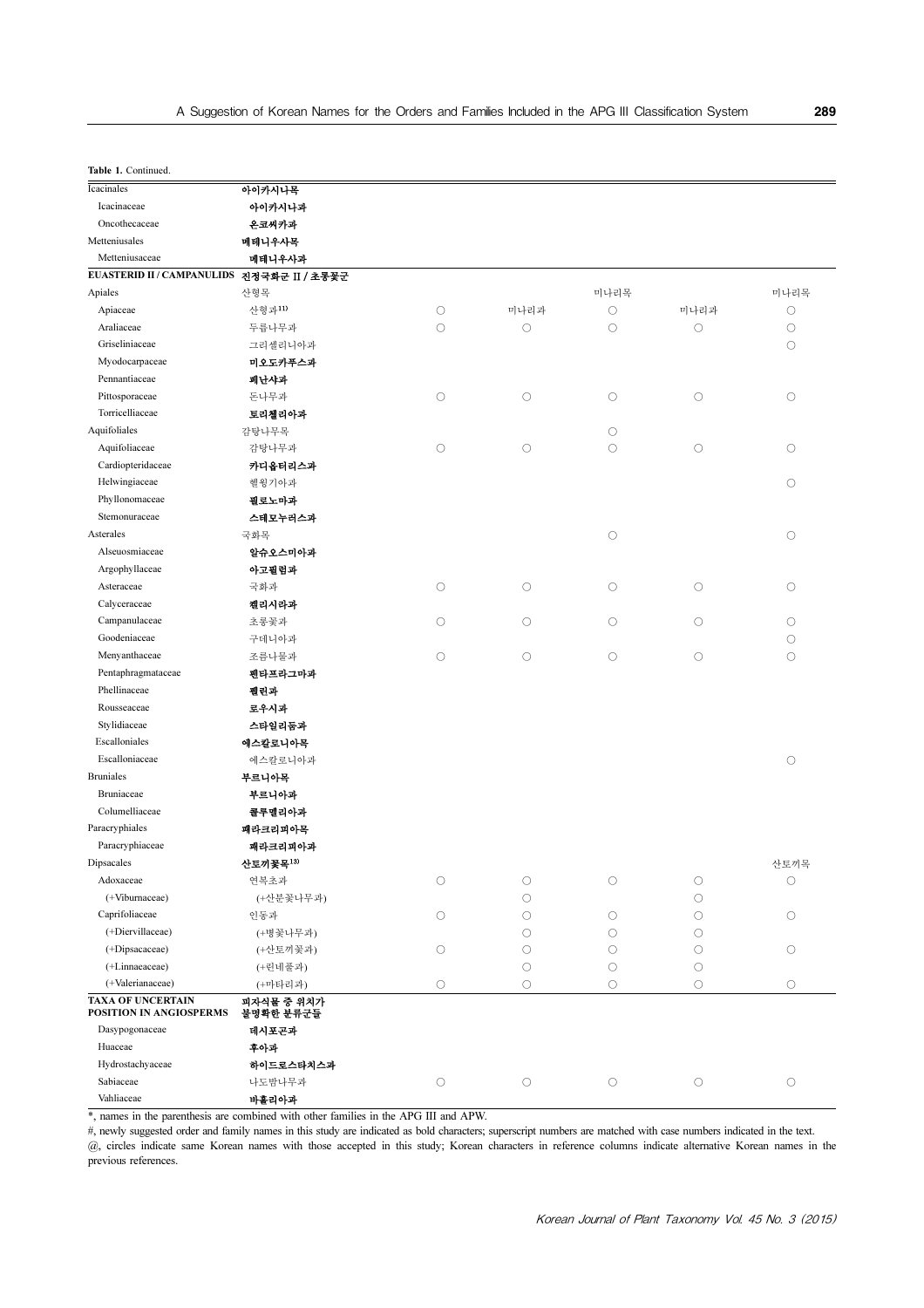과명의 국문화는 지금까지 box 1에서 제시된 여러 가지 방법으로 이루어져 왔다. APG III분류체계 상에서 위의 다 섯 문헌에 포함되지 않은 과들에 대한 국문화는 2-1, 2-2, 2-3의 방법 중 한가지를 택하여 명명할 수 있는데, 본 연구 에서는 2-3의 방법인 기준속을 영어 식 발음대로 표기하 고 뒤에 "과"를 붙이는 방법이 타당하다고 판단되어 이를 따랐고, 2-1과 2-2 방법에 대한 문제점은 결과 및 고찰에서 논의 하였다. 기준속의 발음법은 영어 발음과 라틴어 발음 을 선택할 수 있는데, 본 연구에서는 Mac OS X (Yosemite; ver. 10.10.2) 에서 제공하는 영어발음에 의거한 국립국어원 에서 제공하는 외래어 표기법 규정(http://www.korean.go.kr/ front/page/pageView.do?page\_id=P000104&mn\_id=97)에 따른 속명의 영어 발음에 의거하여 국문화 하였다.

목명의 국문화 또한 과명의 국문화 방법과 동일한 기준 을 적용하였다. 국문 목명에 대해서는 KPNI, GVPK, 및 NLSK에서는 다룬 바 없어, Kim et al. (2008)과 및 KPNI-WEB (Korea National Arboretum, 2014)에서 제시한 국문들 만을 비교 검토하였다. 이들 두 문헌에서 다룬 바 없는 목명 들은 과의 국문화 방법과 동일한 방법으로 국문화 하였다.

#### 결과및고찰

위에서 제시된 기준에 의해 APW (ver. 14; Stevens, 2015) 를 반영한 APG III (APG, 2009) 분류체계에 해당되는 63목 411과에 대한 국명을 제시하였다(Table 1). 기존의 다섯 문 헌에서 상이점 없이 사용된 이름들은 180과에 해당하며, 서로 다른 국명이 제시된 바 있는 8개 과에 대해서는 이들 을 검토하여 하나의 이름을 선정하였다(아래 각각의 분류 군에 대한 검토 참조). 기존에 국문화 된 적 없는 22목 223 과에 대해서는 새로 국명을 제시하였다. 기존의 다섯 문헌 에 포함된바 있는 국문 과명들 중 APW (ver. 14; Stevens, 2015)에서 다른 과에 합쳐져 현재 분류체계에서 사용되지 않는 48개 과들도 향후 과의 한계 변화 가능성을 고려하여 같은 방법으로 국문화 하였다(Table 1, 괄호로 표시). 국명 을 선정 및 재검토 한 경우에 선정 이유와 이에 대한 고찰 을 아래에서 각각 설명하였으며, 이에 해당하는 번호를 Table 1의 해당 분류군에 위 첨자로 표시하였다.

1) APG III (APG, 2009) 분류체계에서 기존의 분류체 계상의 속이 과로 승격되어 새 국명이 필요한데, 기준속 이 우리나라에 존재하는 경우는 Hyperaceae (물레나물 과), Phyllanthaceae (여우주머니과), Linderniaceae (밭둑외풀 과), Paulowniaceae (오동나무과)이며, 이들은 기준속에 의 거하여 과명을 국문화 하였다(Table 1 superscript 1).

2) 기존의 문헌에서 이미 2-3의 방법에 의해 소리나는 대로 국문화 되어있는 경우에 몇몇은 속의 어미를 따르지 않아 발생한 오류가 있다. 예를 들어 Monimiaceae를 "모니 미과"로 국문화한 경우가 있지만(Korea National Arboretum, 2014), 이의 기준속은 Monimia로서 "모니미아

과"가 타당하다. 같은 예로 KPNI-WEB (Korea National Arboretum, 2014)에 있어서 Trochodendraceae를 "트로코덴 드라과"로, Combretaceae를 "콤브레타과"로 국문화된 바 있지만 본 연구에서는 각각 "트로코덴드론과"와 "콤브레 텀과"로 수정하였다(Table 1 superscript 2; Table 2).

3) Colchicaceae, Hyacinthaceae, Melanthiaceae, Nartheciaceae, Ruscaceae는 APG system에서 새롭게 인식된 과들인데, 각각 우리나라에 기준속이 존재하지 않아 우리나라에 존재하는 Disporum (애기나리속), Hosta (비비추속), Veratrum (여로속), Aletris (쥐꼬리풀속), Polygonatum (둥글레속)을 기준으로 국문 과명을 제시한 바 있다(Kim et al., 2008). 그러나 본 연구에서는 새롭게 명명되는 국명에 안정성을 높이고자 기준 속들에 의 거하여신칭하였다(Table 1 superscript 3; Table 2; 아래 6) 참조).

4) Asphodelaceae는 KPNI-WEB (Korea National Arboretum, 2014)에 있어서 "트로보란과"로 표기되어 있 지만 그 기원을 파악할 수 없어 "에스포델러스과"로 신칭 하였다(Table 1 superscript 4; Table 2).

5) Arecaceae는 단자엽식물이므로 2차 목부에 해당하는 "나무"라는 이름을 붙이는 것이 타당하지 않다. 그러므로 "야자나무과"가 아닌 "야자과"를 채택하였다(Table 1 superscript 5; Table 2).

6) Clusiaceae는 기준 속인 Clusia가 우리나라에 분포하지 않아 box 1의 2-1 방법에 따라 국문화되어 우리나라에 존재 하는 속인 물레나물속(Hypericum)에 의거하여 "물레나물 과"로 불려왔다(Korea National Arboretum and The Plant Taxonomic Society of Korea, 2007; Park, 2007; Kim et al., 2008; National Institute of Biological Resources, 2011; Korea National Arboretum, 2014). 그러나 APG 분류체계에서는 Hyperiaceae 를 Clusiaceae 에서 분리하여 독립된 과로 인정함에 따라 본 연구에서는 Hyperiaceae의 국명을 물레나물과로 사용하고 기존에 물레나물과로 불려온 Clusiaceae를 "클루시아과"로 새로 명명하였다(Table 1 superscript 6; Table 2). 비슷한 예로 Aucubaceae에 대하여 GVPK (Park, 2007)와 NLSK (National Institute of Biological Resources, 2011)은 Acuba (식나무속)에 의거하여 "식나무과"로 표기하였지만, APG II (2003)에 따 른 Kim et al. (2008)에서는 Aucubaceae가 Garryaceae에 포함되 어 box 1의 2-1의 방법에 따라 Garryaceae를 식나무과로 표기 한 바 있다. 그러나 이 또한 기준속에 근거하지 않은 국명은 안정성을 제공하지 못하여 2-3의 방법에 의해 KPNI-WEB (Korea National Arboretum, 2014)에서 표기된 바 있는 "가리아 과"가 타당하다(Table 1 superscript 6; Table 3). 위의 두가지 예 는 2-1에 의한 국문화 방법의 문제점을 잘 보여주고 있어 이 는 본 연구에서 2-3 방법에 의한 국문화 방법을 채택한 이유 가 되고 있다.

7) 기존의 다섯 문헌에서 국문 과명이 서로 약간 다른 경우 가 있는데, Rubiaceae는 "꼭두서니과" 또는 "꼭두선이과"로, Clethraceae는 "매화오리나무과" 또는 "매화오리과"로, Flacourtiaceae는 "이나무과" 또는 "산유자나무과로", Droseraceae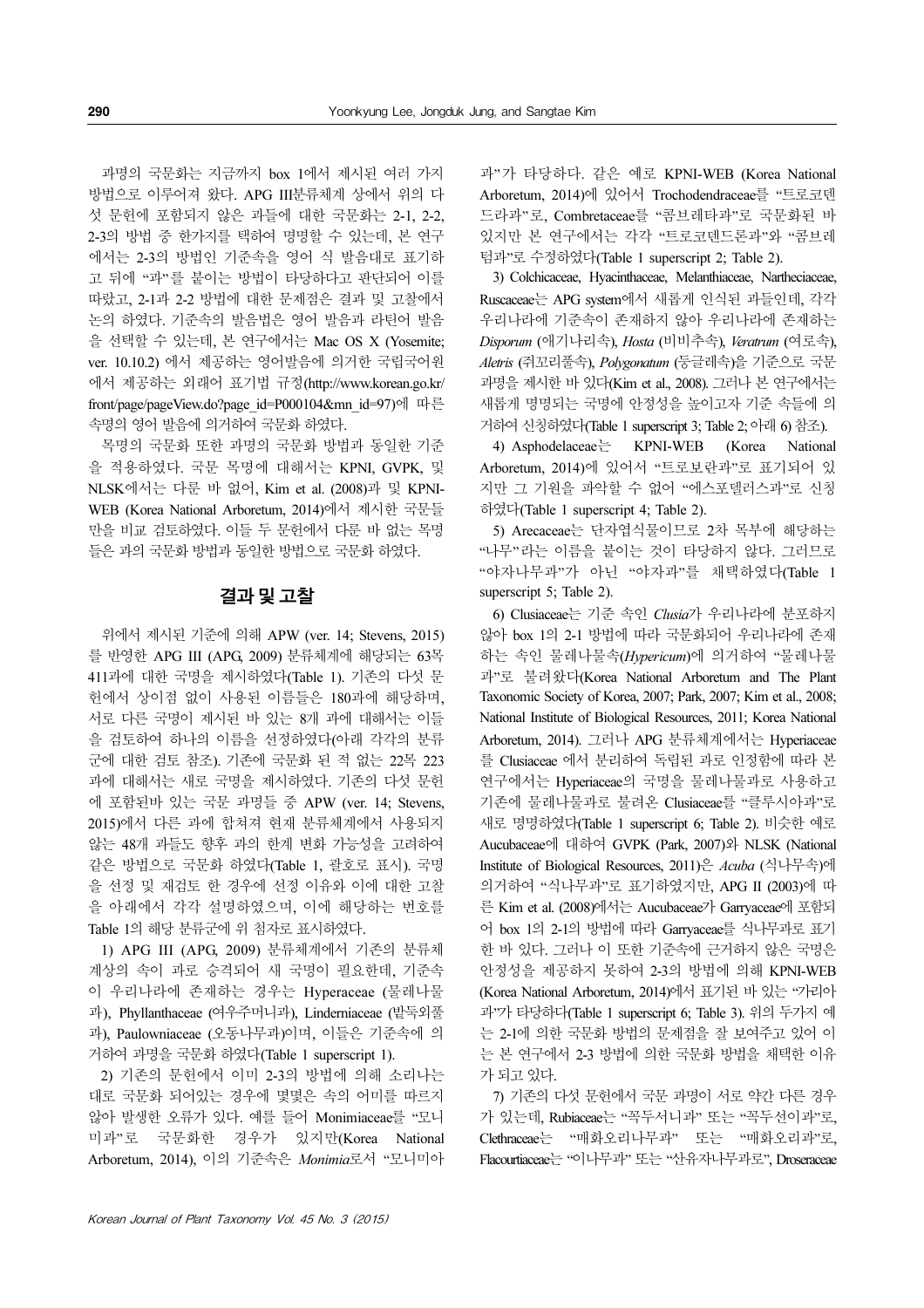는 "끈끈이귀개과" 또는 "끈끈이주걱과"로 제시된 바 있다. 이 경우에는 어떤 것을 사용하여도 무방하지만, 우리나라에 서 가장 먼저 식물 국문명에 대한 종합이 이루어진 조선식물 향명집(Chung et al., 1937)에서 각각 "꼭두선이과"와 "매화오리 나무과"로 언급되어 있어 본 연구에서는 이를 채택하였다. Flacourtiaceae는 KPNI (Korea National Arboretum and The Plant Taxonomic Society of Korea, 2007)와 GVPK (Park, 2007)에서 가장 먼저 국문화 되었는데, 두 문헌이 같은 연도에 발간되어 본 연 구에서는 "이나무과"를 임의적으로 선택하였다. Droseraceae 는 Chung et al. (1937)에서 "끈끈이과"로 사용되었는데, 현재 사 용하는 과명과는 차이가 있어 위의 다섯 문헌에서 제시된 과 명 중 임의로 "끈끈이귀개과"로 선택하였다. Gesneriaceae는 " 제스네리아과" 또는 "게스네리아과"로 사용되었는데, 라틴 어식 발음인 "게스네리아" 보다 영어식 발음인 "제스네리아 과"를 채택하였다(Table 1, superscript 7; Table 3).

8) Plumbaginaceae의 경우 "갯길경과(Park, 2007; Kim et al., 2008; National Institute of Biological Resources, 2011)", "갯질경과(Korea National Arboretum and The Plant Taxonomic Society of Korea, 2007)", "갯질경이과(Korea National Arboretum, 2014)"로 매우 혼란되게 사용되어 왔 는데, 이는 국명의 기준이 된 종인 "갯길경이[Statice japonica Siebol & Zucc.=Limonium tetragonum (Thunb.) Bullock]"가 Chung et al. (1937)에서 가장 먼저 언급된 이래 비슷한 이름의 "갯질경이[Plantago major for. yezomaritima (Koidz.) Ohwi; Plantaginaceae (질경이과)]"와 혼동되어 사 용된 오류로 판단된다. 그러므로 "갯질경과" 또는 "갯질경 이과"의 사용은 타당하지 않다. 한편 Chung et al. (1937)에서 는 갯길경이가 속한 과를 "기송(磯松)과"로 가장 먼저 언급 하였는데, 이는 현재 일반적으로 널리 사용되는 이름은 아 니라고 판단된다. 갯길경이는 본 과의 기준속이 아니므로 box 1의 2-3의 방법에 의해 "플럼바고과"로 사용하는 것이 논리적으로는 가장 타당하다. 하지만 지금까지 국가기관 에 의해 발표되어 널리 사용되어온 다섯 문헌(Korea National Arboretum and The Plant Taxonomic Society of Korea, 2007; Park, 2007; Kim et al., 2008; National Institute of Biological Resources, 2011; Korea National Arboretum, 2014)에서 철자는 다르지만 일관된 의미로 사용되어온 것을 고려하여, 본 연 구에서는 철자를 수정하여 "갯길경이과" 사용하는 것이 타 당하다고 판단하였다(Table 1, superscript 8; Table 3).

9) Loranthaceae의 기준속은 Loranthus (꼬리겨우살이속) 로, 기존에 발표된 국문 과명 중 기준속의 국명과에 일치하 는 국문 과명을 선택하였다(Table 1, superscript 9; Table 3).

Table 2. Korean names (order or family) changed in this study from previously suggested names

| Order or Family  | Previous Korean name | Previous<br>reference | Type genus    | New Korean name |
|------------------|----------------------|-----------------------|---------------|-----------------|
| Austrobaileyales | 붓순나무목                | $\mathbf c$           | Austrobaileya | 아스트로베일레아목       |
| Crossosomatales  | 고추나무목                | $\mathbf c$           | Crossosomata  | 크로소소마타목         |
| Dipsacales       | 산토끼목                 | $\mathbf e$           | Dipsacus      | 산토끼꽃목           |
| Malpighiales     | 대극목                  | $\mathbf c$           | Malpighia     | 말피기아목           |
| Arecaceae        | 야자나무과                | e                     | Areca         | 야자과             |
| Asphodelaceae    | 트르보란과                | $\mathbf e$           | Asphodelus    | 에스포델러스과         |
| Clusiaceae       | 물레나물과                | a, b, c, d, e         | Clusia        | 클루시아과           |
| Colchicaceae     | 애기나리과                | $\mathbf c$           | Colchium      | 콜치움과            |
| Combretaceae     | 콤브레타과                | e                     | Combretum     | 콤브레텀과           |
| Hyacinthaceae    | 비비추과                 | $\mathbf c$           | Hyacinthus    | 히야신수스과          |
| Melastomataceae  | 홍수과                  | $\mathbf e$           | Melastomata   | 멜라스토마과          |
| Melanthiaceae    | 여로과                  | $\mathbf c$           | Melanthium    | 멜란지움과           |
| Monimiaceae      | 모니미과                 | e                     | Monimia       | 모니미아과           |
| Nartheciaceae    | 쥐꼬리풀과                | $\mathbf c$           | Narthecium    | 나르씨시움과          |
| Rhizophoraceae   | 야모란과                 | e                     | Rhizophora    | 라이조포라과          |
| Ruscaceae        | 둥글레과                 | $\mathbf c$           | Ruscus        | 러스커스과           |
| Trochodendraceae | 트로코덴드라과              | e                     | Trochodendron | 트로코덴드론과         |

a, KPNI (Korea National Arboretum and The Plant Taxonomic Society of Korea ,2007)

b, GVPK (Park, 2007)

c, Kim et al. (2009)

d, NLSK (National Institute of Biological Resources, 2011)

e, KPNI-WEB (Korea National Arboretum, 2014)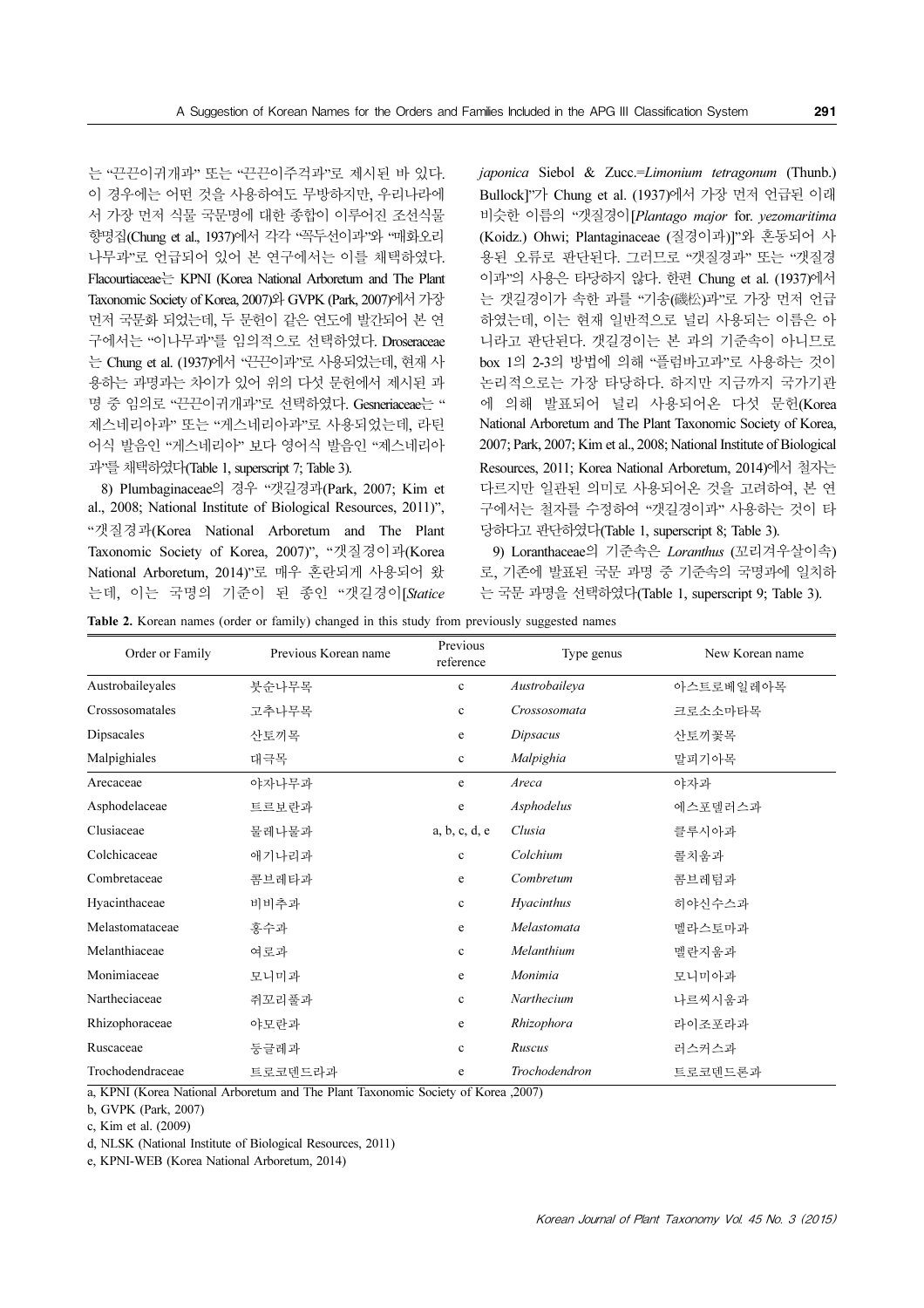10) Melastomataceae와 Rhizophoraceae는 box 1의 2-2에 서 제시한 바와 같이 우리나라에 분포하지 않는 식물들로 KPNI-WEB (Korea National Arboretum, 2014)에서는 재배 식물의 명명을 위해 중국식물지로부터 한자명을 도입하 여 각각 "야모란과"와 "홍수과"로 표기한 바 있다. 국내에 존재하지 않는 과에 대하여 한자권 국가에서 쓰는 이름의 직역은 이들이 우리나라 사람이 전혀 알지 못하는 식물이 므로 국문 과명으로써 바람직하지 못하다. 이에 2-3의 방 법에 의해 이들을 각각 "멜라스토마과"와 "라이조포라과" 로 다시 국문화하였다(Table 1, superscript 10; Table 2).

11) Apiaceae (Umbelliferae)와 Poaceae (Graminae)는 국제조 류균류식물명명규약(International Code of Algae, Fungi, and Plants; ICN)에 의거하여 두 개의 공식적 이름을 갖는 과들이 다. Apiaceae의 경우 이 식물군이 갖는 대표적 형질인 산형화 서(umbel)에 따른 Umbelliferae라는 이름이 오랫동안 사용되 어 온 것이고, 이러한 이유로 우리나라에서도 "산형과"라는 국명이 사용되어 왔다. GVPK (Park, 2007)과 NLSK (National Institute of Biological Resources, 2011)에서는 Apiaceae를 "미나 리과"로 표기하였는데, 이는 이 과에 속하는 대표적 우리나 라 식물인 미나리로부터 차용된 이름이다. 그러나 미나리 는 Apiaceae의 기준속에 속하지 않기 때문에 "산형과"를 사 용하였다. Poaceae의 경우 "벼과"(Korea National Arboretum and The Plant Taxonomic Society of Korea, 2007; Kim et al., 2008; Korea National Arboretum, 2014)와 "화본과" (Park, 2007; National Institute of Biological Resources, 2011)가 혼용되어 사 용되어 왔는데, 두 이름 모두 기준속을 근거로 한 이름은 아 니지만 친숙하지 않은 한자어인 "화본과" 보다 단일식물명 을 도입한 과명인 "벼과"를 사용하는 것이 더 타당하다고 판단하였다(Table 1, superscript 11; Table 2).

목은 기준 과를 바탕으로 이름 지어진 것이고, 과는 기준 속을 바탕으로 이름 지어진 것이므로 목을 국문화 할 때 목 의 기준과의 이름을 제공한 기준속의 발음에 "목"을 붙여 국문화하는 것이 타당하다. 예를 들어 Pandanales의 기준과 는 Pandanaceae이고 이 과의 기준속은 Pandanus로써 "팬디 나목"이 아닌 "팬디너스목"으로 사용하였다(Table 1).

12) 우리나라 분류군들이 속한 목들의 국문이 Kim et al. (2008)과 KPNI-WEB (Korea National Arboretum, 2014)이 서로 다른 경우는 Asparagales, Proteales, Ericales인데, 기준속인 Asparagus (비짜루속), Protea (프로티아속), Erica (진달래속) 에 의해 제시된 바 있는 목명인 "비짜루목", "프로티아목", "진달래목"을 채택하였다(Table 1, superscript 12; Table 3).

13) Kim et al. (2008) 또는 KPNI-WEB (Korea National Arboretum, 2014)에서 단 한번만 제시되었지만 본 연구에서 수정된 목들은 Austrobaileyales, Malpighiales, Crossosomatales, Dipsacales 이다. Austrobaileyales의 경우 Kim et al. (2008)에서 국내에 분포하는 속인 Illicium (붓순나무속)에 의해 "붓순나 무목"으로 사용된 바 있지만, 본 연구에서는 기준속인

| Order or Family | <b>Selected Korean</b><br>family name in this<br>study | <b>KPNI</b><br>(Korea National<br>Arboretum and The<br>Plant Taxonomic<br>Society of Korea,<br>2007) | <b>GVPK</b><br>(Park, 2007) | Kim et al. (2008) | <b>NLSK</b><br>(National Institute<br>of Biological<br>Resources, 2011) | KPNI-WEB<br>(Korea National<br>Arboretum, 2014) |
|-----------------|--------------------------------------------------------|------------------------------------------------------------------------------------------------------|-----------------------------|-------------------|-------------------------------------------------------------------------|-------------------------------------------------|
| Asparagales     | 비짜루목                                                   |                                                                                                      |                             | 비짜루목              |                                                                         | 난초목                                             |
| Apiales         | 산형목                                                    |                                                                                                      |                             | 미나리목              |                                                                         |                                                 |
| Ericales        | 진달래목                                                   |                                                                                                      |                             | 진달래목              |                                                                         | 철쭉목                                             |
| Proteales       | 프로티아목                                                  |                                                                                                      |                             | 연목                |                                                                         | 프로티아목                                           |
| Apiaceae        | 산형과                                                    | 산형과                                                                                                  | 미나리과                        | 산형과               | 미나리과                                                                    | 산형과                                             |
| Clethraceae     | 매화오리나무과                                                | 매화오리나무과                                                                                              | 매화오리과                       | 매화오리과             | 매화오리과                                                                   | 매화오리과                                           |
| Droseraceae     | 끈끈이귀개과                                                 | 끈끈이주걱과                                                                                               | 끈끈이귀개과                      | 끈끈이귀개과            | 끈끈이귀개과                                                                  | 끈끈이귀개과                                          |
| Flacourtiaceae  | 이나무과                                                   | 이나무과                                                                                                 | 산유자나무과                      |                   | 산유자나무과                                                                  | 이나무과                                            |
| Garryaceae      | 가리아과                                                   |                                                                                                      | 식나무과<br>(Aucubaceae)        | 식나무과              | 식나무과<br>(Aucubaceae)                                                    | 가리아과                                            |
| Gesneriaceae    | 제스네리아과                                                 | 게스네리아과                                                                                               |                             |                   | 제스네리아과                                                                  | 제스네리아과                                          |
| Loranthaceae    | 꼬리겨우살이과                                                | 꼬리겨우살이과                                                                                              | 꼬리겨우살이과                     | 꼬리겨우살이과           | 꼬리겨우살이과                                                                 | 겨우살이과                                           |
| Plumbaginaceae  | 갯길경이과                                                  | 갯질경이과                                                                                                | 갯길경과                        | 갯길경과              | 갯길경과                                                                    | 갯질경이과                                           |
| Poaceae         | 비과                                                     | 벼과                                                                                                   | 화본과                         | 벼과                | 화본과                                                                     | 벼과                                              |
| Rubiaceae       | 꼭두선이과                                                  | 꼭두서니과                                                                                                | 꼭두선이과                       | 꼭두선이과             | 꼭두선이과                                                                   | 꼭두서니과                                           |

Table 3. Alternative Korean names (order and family) suggested in previous references and accepted Korean names in this study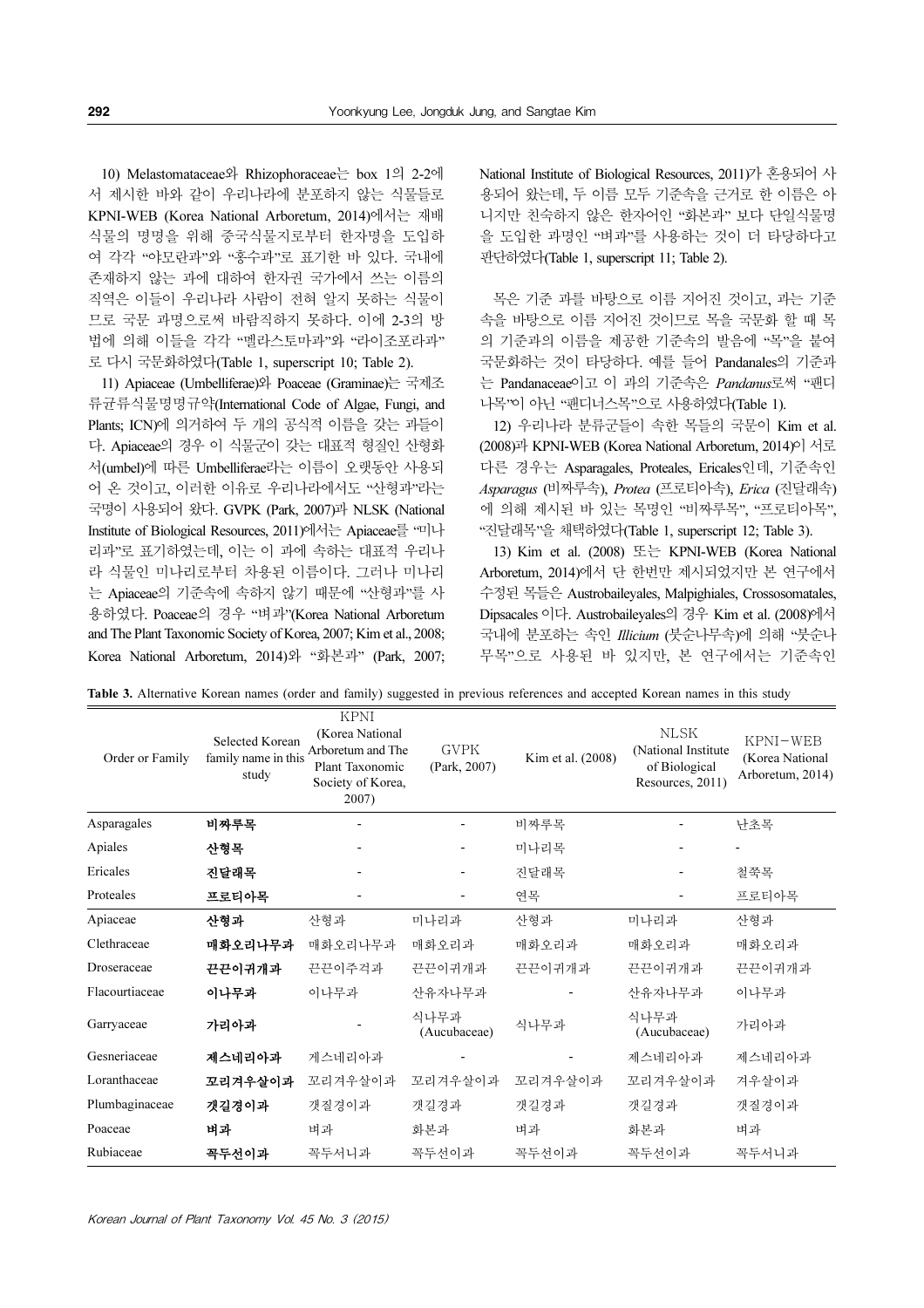Austrobaileya에 의해 "아스트로베일레아목"으로 국문화하 였다. 만약 Austrobaileyales를 "붓순나무목"으로 사용한다면 향후 Illiciales가 인정되어 사용할 경우 매우 큰 혼란을 야기 할 수 있다. 또한 Cronquist system (Cronquist, 1981)에서는 Illiciales를 인정한 바 있다. Malpighiales와 Crossosomatales는 Kim et al. (2008)에서 각각 "대극목"과 "고추나무목"으로 사 용되었지만, Austrobaileyales와 같은 이유로 기준속에 의한 이름인 "말피기아목"과 "크로소소마타목"으로 신칭하였 다. Dipsacales의 경우 KPNI-WEB (Korea National Arboretum, 2014)에서는 "산토끼목"으로 사용하고 있는데, 이는 Dipsacus (산토끼꽃속)을 기준으로한 "산토끼꽃목"의 오기 로 판단되어 수정하였다(Table 1, superscript 13; Table 2).

Kim et al. (2008)에서는 Cronquist (1981)를 반영한 GVPK (Park, 2007)와 비교하여 APGII (2003)에서 많은 변화가 있 었던 Liliaceae s. l. 내의 국내 속들의 재조합을 정리한 바 있 는데, 본 연구에서는 국내 전체 속들을 APG III (APG, 2009) 와 비교하였다. 그 결과 과의 이동이 있는 속들은 120속으 로 파악되었다(Table 4). 또한 Cronquist (1981)에 비교하여 APG III (APG, 2009)에서 속이 재조합되어 분류군 인식의 변화가 있는 속들은 22속으로 파악되었다(Table 5).

Table 4. Genera of Cronquist (1981) of which familial positions are changed in APG III (APG, 2009).

|                | Cronquist (1981) |                 | APG III (APG, 2009) |                |                 |
|----------------|------------------|-----------------|---------------------|----------------|-----------------|
| Family         | Family (Korean)  | Genus           | Genus (Korean)      | Family         | Family (Korean) |
| Aceraceae      | 단풍나무과            | Acer            | 단풍나무속               | Sapindaceae    | 무환자나무과          |
| Agavaceae      | 용설란과             | Agave           | 용설란속                | Asparagaceae   | 비짜루과            |
| Agavaceae      | 용설란과             | Yucca           | 유카속                 | Asparagaceae   | 비짜루과            |
| Alangiaceae    | 박쥐나무과            | Alangium        | 박쥐나무속               | Cornaceae      | 층층나무과           |
| Apiaceae       | 산형과              | Hydrocotyle     | 피막이속                | Araliaceae     | 두릅나무과           |
| Asclepiadaceae | 박주가리과            | Cynanchum       | 백미꽃속                | Apocynaceae    | 협죽도과            |
| Asclepiadaceae | 박주가리과            | Marsdenia       | 나도은조롱속              | Apocynaceae    | 협죽도과            |
| Asclepiadaceae | 박주가리과            | Metaplexis      | 박주가리속               | Apocynaceae    | 협죽도과            |
| Asclepiadaceae | 박주가리과            | Tylophora       | 왜박주가리속              | Apocynaceae    | 협죽도과            |
| Aucubaceae     | 식나무과             | Aucuba          | 식나무속                | Garryaceae     | 가리아과            |
| Callirichaceae | 별이끼과             | Callitriche     | 별이끼속                | Plantaginaceae | 질경이과            |
| Capparaceae    | 풍접초과             | Cleome          | 풍접초속                | Cleomaceae     | 풍접초과            |
| Celtidaceae    | 팽나무과             | Aphananthe      | 푸조나무속               | Cannabaceae    | 삼과              |
| Celtidaceae    | 팽나무과             | Celtis          | 팽나무속                | Cannabaceae    | 삼과              |
| Chenopodiaceae | 명아주과             | <b>Atriplex</b> | 갯능쟁이속               | Amaranthaceae  | 비름과             |
| Chenopodiaceae | 명아주과             | Axyris          | 나도댑싸리속              | Amaranthaceae  | 비름과             |
| Chenopodiaceae | 명아주과             | Beta            | 근대속                 | Amaranthaceae  | 비름과             |
| Chenopodiaceae | 명아주과             | Chenopodium     | 명아주속                | Amaranthaceae  | 비름과             |
| Chenopodiaceae | 명아주과             | Corispermum     | 호모초속                | Amaranthaceae  | 비름과             |
| Chenopodiaceae | 명아주과             | Kochia          | 댑싸리속                | Amaranthaceae  | 비름과             |
| Chenopodiaceae | 명아주과             | Salicornia      | 퉁퉁마디속               | Amaranthaceae  | 비름과             |
| Chenopodiaceae | 명아주과             | Salsola         | 수송나물속               | Amaranthaceae  | 비름과             |
| Chenopodiaceae | 명아주과             | Spinacia        | 시금치속                | Amaranthaceae  | 비름과             |
| Chenopodiaceae | 명아주과             | Suaeda          | 나문재속                | Amaranthaceae  | 비름과             |
| Clusiaceae     | 물레나물과            | Hypericum       | 물레나물속               | Hypericaceae   | 물레나물과           |
| Clusiaceae     | 물레나물과            | Triadenum       | 물고추나물속              | Hypericaceae   | 물레나물과           |
| Diervillaceae  | 병꽃나무과            | Weigela         | 병꽃나무속               | Caprifoliaceae | 인동과             |
| Dipsacaceae    | 산토끼꽃과            | Dipsacus        | 산토끼꽃속               | Caprifoliaceae | 인동과             |
| Dipsacaceae    | 산토끼꽃과            | Scabiosa        | 체꽃속                 | Caprifoliaceae | 인동과             |
| Empetraceae    | 시로미과             | Empetrum        | 시로미속                | Ericaceae      | 진달래과            |
| Euphorbiaceae  | 대극과              | Securinega      | 광대싸리속               | Phyllanthaceae | 여우주머니과          |
| Euphorbiaceae  | 대극과              | Phyllanthus     | 여우주머니속              | Phyllanthaceae | 여우주머니과          |
| Flacourtiaceae | 이나무과             | Idesia          | 이나무속                | Salicaceae     | 버드나무과           |
| Flacourtiaceae | 이나무과             | Xylosma         | 산유자나무속              | Salicaceae     | 버드나무과           |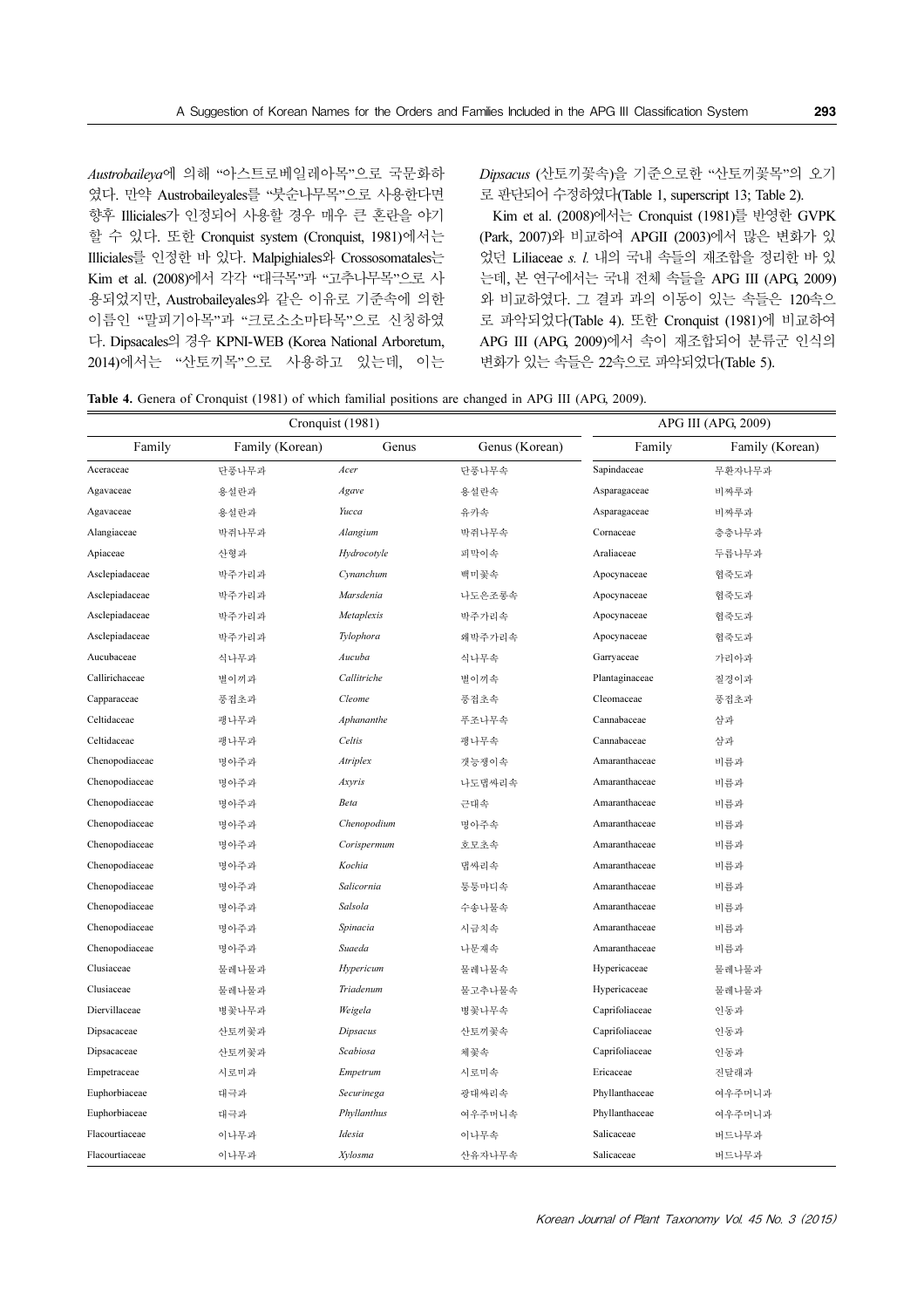Table 4. Continued.

| Fumariaceae      | 현호색과  | Corydalis       | 현호색속   | Papaveraceae     | 양귀비과    |
|------------------|-------|-----------------|--------|------------------|---------|
| Fumariaceae      | 현호색과  | Dicentra        | 금낭화속   | Papaveraceae     | 양귀비과    |
| Fumariaceae      | 현호색과  | Adlumia         | 줄꽃주머니속 | Papaveraceae     | 양귀비과    |
| Hippocastanaceae | 칠엽수과  | Aesculus        | 칠엽수속   | Sapindaceae      | 무환자나무과  |
| Illiciaceae      | 붓순나무과 | <b>Illicium</b> | 붓순나무속  | Schisandraceae   | 오미자과    |
| Lemnaceae        | 개구리밥과 | Lemna           | 좀개구리밥속 | Araceae          | 천남성과    |
| Lemnaceae        | 개구리밥과 | Spirodela       | 개구리밥속  | Araceae          | 천남성과    |
| Lemnaceae        | 개구리밥과 | Wolffia         | 분개구리밥속 | Araceae          | 천남성과    |
| Liliaceae        | 백합과   | Aletris         | 쥐꼬리풀속  | Nartheciaceae    | 나르씨시움과  |
| Liliaceae        | 백합과   | Allium          | 부추속    | Amaryllidaceae   | 수선화과    |
| Liliaceae        | 백합과   | Chionographis   | 실꽃풀속   | Melanthiaceae    | 멜란지움과   |
| Liliaceae        | 백합과   | Disporum        | 애기나리속  | Colchicaceae     | 콜치움과    |
| Liliaceae        | 백합과   | Heloniopsis     | 처녀치마속  | Melanthiaceae    | 멜란지움과   |
| Liliaceae        | 백합과   | Metanarthecium  | 칠보치마속  | Nartheciaceae    | 나르씨시움과  |
| Liliaceae        | 백합과   | Paris           | 삿갓나물속  | Melanthiaceae    | 멜란지움과   |
| Liliaceae        | 백합과   | Trillium        | 연영초속   | Melanthiaceae    | 멜란지움과   |
| Liliaceae        | 백합과   | Veratrum        | 여로속    | Melanthiaceae    | 멜란지움과   |
| Liliaceae        | 백합과   | Zigadenus       | 나도여로속  | Melanthiaceae    | 멜란지움과   |
| Liliaceae        | 백합과   | Tofieldia       | 꽃장포속   | Tofieldiaceae    | 꽃장포과    |
| Liliaceae        | 백합과   | Hemerocallis    | 원추리속   | Asphodelaceae    | 에스포델러스과 |
| Liliaceae        | 백합과   | Asparagus       | 비짜루속   | Asparagaceae     | 비짜루과    |
| Liliaceae        | 백합과   | Hosta           | 비비추속   | Asparagaceae     | 비짜루과    |
| Liliaceae        | 백합과   | Scilla          | 무릇속    | Asparagaceae     | 비짜루과    |
| Liliaceae        | 백합과   | Smilacina       | 솜대속    | Asparagaceae     | 비짜루과    |
| Liliaceae        | 백합과   | Convallaria     | 은방울꽃속  | Asparagaceae     | 비짜루과    |
| Liliaceae        | 백합과   | Polygonatum     | 둥글레속   | Asparagaceae     | 비짜루과    |
| Liliaceae        | 백합과   | Maianthemum     | 두루미꽃속  | Asparagaceae     | 비짜루과    |
| Liliaceae        | 백합과   | Liriope         | 맥문동속   | Asparagaceae     | 비짜루과    |
| Liliaceae        | 백합과   | Ophiopogon      | 맥문아재비속 | Asparagaceae     | 비짜루과    |
| Liliaceae        | 백합과   | Aspidistra      | 엽란속    | Asparagaceae     | 비짜루과    |
| Linnaeaceae      | 린네풀과  | Linnaea         | 린네풀속   | Caprifoliaceae   | 인동과     |
| Linnaeaceae      | 린네풀과  | Zabelia         | 줄댕강나무속 | Caprifoliaceae   | 인동과     |
| Monotropaceae    | 수정난풀과 | Monotropa       | 수정난풀속  | Ericaceae        | 진달래과    |
| Monotropaceae    | 수정난풀과 | Monotropastrum  | 나도수정초속 | Ericaceae        | 진달래과    |
| Myrsinaceae      | 자금우과  | Ardisia         | 자금우속   | Primulaceae      | 앵초과     |
| Najadaceae       | 나자스말과 | Najas           | 나자스말속  | Hydrocharitaceae | 자라풀과    |
| Parmassoaceae    | 물매화과  | Parnassia       | 물매화속   | Celastraceae     | 노박덩굴과   |
| Punicaceae       | 석류나무과 | Punica          | 석류나무속  | Lythraceae       | 부처꽃과    |
| Pyrolaceae       | 노루발과  | Chimaphila      | 매화노루발속 | Ericaceae        | 진달래과    |
| Pyrolaceae       | 노루발과  | Moneses         | 홀꽃노루발속 | Ericaceae        | 진달래과    |
| Pyrolaceae       | 노루발과  | Orthilia        | 새끼노루발속 | Ericaceae        | 진달래과    |
| Pyrolaceae       | 노루발과  | Pyrola          | 노루발속   | Ericaceae        | 진달래과    |
| Ruppiaceae       | 줄말과   | Ruppia          | 줄말속    | Potamogetonaceae | 가래과     |
| Scrophulariaceae | 현삼과   | Antirrhinum     | 금어초속   | Plantaginaceae   | 질경이과    |
| Scrophulariaceae | 현삼과   | Centranthera    | 성주풀속   | Orobanchaceae    | 열당과     |
| Scrophulariaceae | 현삼과   | Digitalis       | 디기탈리스속 | Plantaginaceae   | 질경이과    |
| Scrophulariaceae |       |                 |        | Plantaginaceae   |         |
|                  | 현삼과   | Dopatrium       | 등에풀속   |                  | 질경이과    |

Korean Journal of Plant Taxonomy Vol. 45 No. 3 (2015)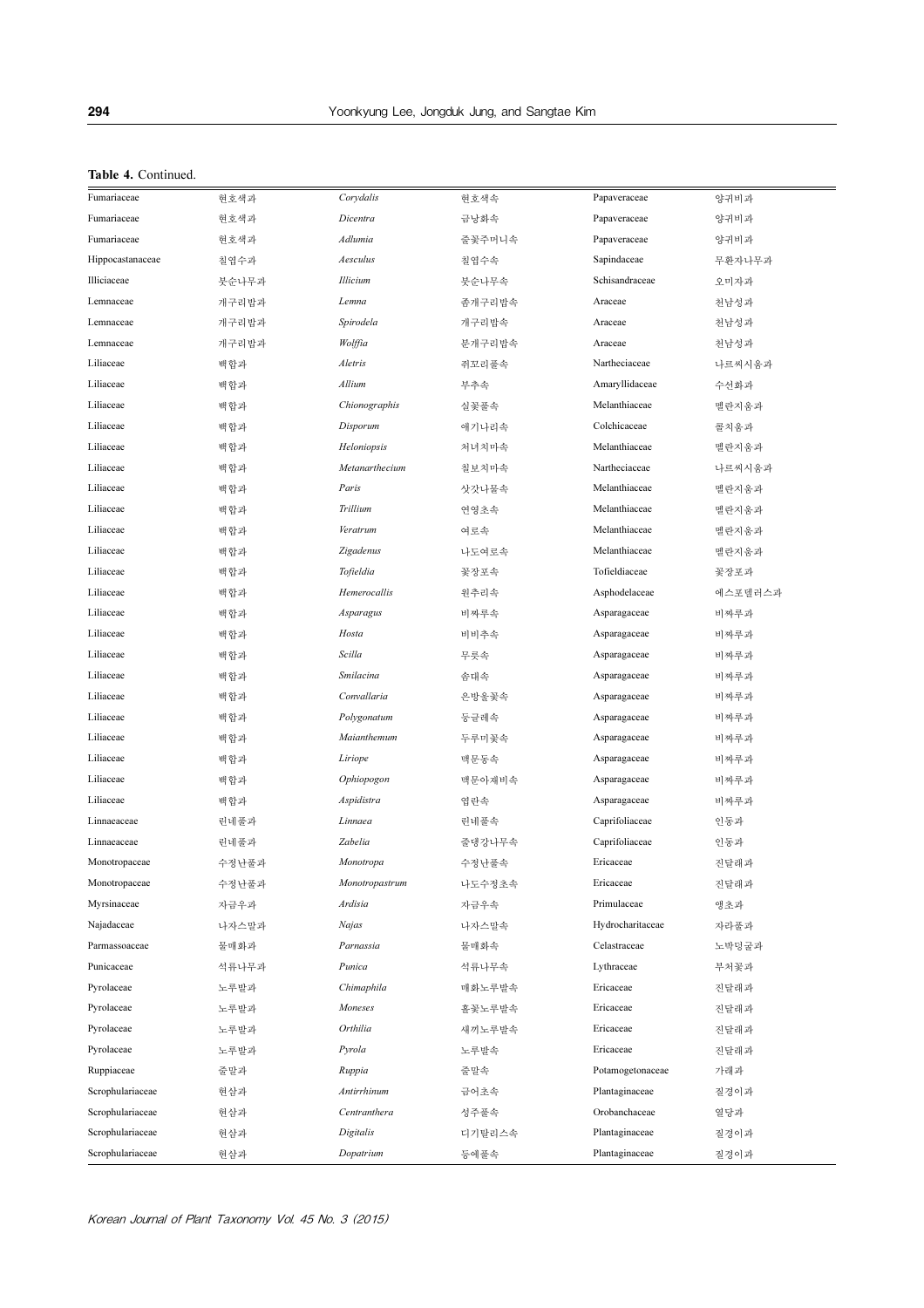| <b>Table 4. Continued.</b> |      |                   |         |                  |        |  |
|----------------------------|------|-------------------|---------|------------------|--------|--|
| Scrophulariaceae           | 현삼과  | Euphrasia         | 좁쌀풀속    | Orobanchaceae    | 열당과    |  |
| Scrophulariaceae           | 현삼과  | Gratiola          | 큰고추풀속   | Plantaginaceae   | 질경이과   |  |
| Scrophulariaceae           | 현삼과  | Limnophila        | 구와말속    | Plantaginaceae   | 질경이과   |  |
| Scrophulariaceae           | 현삼과  | Linaria           | 해란초속    | Plantaginaceae   | 질경이과   |  |
| Scrophulariaceae           | 현삼과  | Melampyrum        | 꽃며느리밥풀속 | Orobanchaceae    | 열당과    |  |
| Scrophulariaceae           | 현삼과  | Microcarpaea      | 진흙풀속    | Phrymaceae       | 파리풀과   |  |
| Scrophulariaceae           | 현삼과  | Mimulus           | 물꽈리아재비속 | Phrymaceae       | 파리품과   |  |
| Scrophulariaceae           | 현삼과  | Omphalotrix       | 쌀파도풀속   | Orobanchaceae    | 열당과    |  |
| Scrophulariaceae           | 현삼과  | Pedicularis       | 송이풀속    | Orobanchaceae    | 열당과    |  |
| Scrophulariaceae           | 현삼과  | Phtheirospermum   | 나도송이풀속  | Orobanchaceae    | 열당과    |  |
| Scrophulariaceae           | 현삼과  | Rehmannia         | 지황속     | Orobanchaceae    | 열당과    |  |
| Scrophulariaceae           | 현삼과  | Siphonostegia     | 절국대속    | Orobanchaceae    | 열당과    |  |
| Scrophulariaceae           | 현삼과  | Veronica          | 개불알풀속   | Plantaginaceae   | 질경이과   |  |
| Scrophulariaceae           | 현삼과  | Veronicastrum     | 냉초속     | Plantaginaceae   | 질경이과   |  |
| Scrophulariaceae           | 현삼과  | Paulownia         | 오동나무속   | Paulowniaceae    | 오동나무과  |  |
| Scrophulariaceae           | 현삼과  | Lindernia         | 밭둑외풀속   | Linderniaceae    | 밭둑외풀과  |  |
| Scrophulariaceae           | 현삼과  | Mazus             | 주름잎속    | Phrymaceae       | 파리품과   |  |
| Scrophulariaceae           | 현삼과  | Deinostema        | 진땅고추풀속  | Plantaginaceae   | 질경이과   |  |
| Scrophulariaceae           | 현삼과  | Pseudolysimachion | 꼬리풀속    | Plantaginaceae   | 질경이과   |  |
| Sparganiaceae              | 흑삼릉과 | Sparganium        | 흑삼릉속    | Typhaceae        | 부들과    |  |
| Sterculiaceae              | 벽오동과 | Firmiana          | 벽오동속    | Malvaceae        | 아욱과    |  |
| Sterculiaceae              | 벽오동과 | Melochia          | 불암초속    | Malvaceae        | 아욱과    |  |
| Theaceae                   | 차나무과 | Cleyera           | 비쭈기나무속  | Pentaphylacaceae | 펜타필락스과 |  |
| Theaceae                   | 차나무과 | Eurya             | 사스레피나무속 | Pentaphylacaceae | 펜타필락스과 |  |
| Theaceae                   | 차나무과 | Ternstroemia      | 후피향나무속  | Pentaphylacaceae | 펜타필락스과 |  |
| Tiliaceae                  | 피나무과 | Corchoropsis      | 까치깨속    | Malvaceae        | 아욱과    |  |
| Tiliaceae                  | 피나무과 | Corchorus         | 황마속     | Malvaceae        | 아욱과    |  |
| Tiliaceae                  | 피나무과 | Grewia            | 장구밥나무속  | Malvaceae        | 아욱과    |  |
| Tiliaceae                  | 피나무과 | Tilia             | 피나무속    | Malvaceae        | 아욱과    |  |
| Tiliaceae                  | 피나무과 | Triumfetta        | 고슴도치풀속  | Malvaceae        | 아욱과    |  |
| Trapaceae                  | 마름과  | Trapa             | 마름속     | Lythraceae       | 부처꽃과   |  |
| Valerianaceae              | 마타리과 | Patrinia          | 마타리속    | Caprifoliaceae   | 인동과    |  |
| Valerianaceae              | 마타리과 | Valeriana         | 쥐오줌풀속   | Caprifoliaceae   | 인동과    |  |
| Verbenaceae                | 마편초과 | Callicarpa        | 작살나무속   | Lamiaceae        | 꿀풀과    |  |
| Verbenaceae                | 마편초과 | Caryopteris       | 층꽃나무속   | Lamiaceae        | 꿀풀과    |  |
| Verbenaceae                | 마편초과 | Clerodendrum      | 누리장나무속  | Lamiaceae        | 꿀풀과    |  |
| Verbenaceae                | 마편초과 | Vitex             | 순비기나무속  | Lamiaceae        | 꿀풀과    |  |
| Viburnaceae                | 인동과  | Viburnum          | 산분꽃나무속  | Adoxaceae        | 연복초과   |  |
| Zannichelliaceae           | 뿔말과  | Zannichellia      | 뿔말속     | Potamogetonaceae | 가래과    |  |

목명과 과명의 국문화 방법이 비록 학명과 같은 절대적 인 법칙이 존재하는 것은 아니지만 학명과 마찬가지로 하 위 기준 분류군을 토대로 한 국문화 방법은 다른 방법들 보 다 안정성이 높아 미래의 혼란을 방지할 수 있을 것이다. 본 연구에서 새롭게 제시한 목과 과의 국명들은 2-3에 근거 하여 기준속을 발음한 것에 근거한 것이지만 향후 국내에 서 새롭게 많이 회자되는 종들에 대해서는 궁극적으로 그

특성을 반영한 한글 이름이 제시되어야 할 것이다. 한글 이 름의 새로운 작명에 대해서는 해당 기준속에 속하는 식물 의 1) 원어 이름을 우리나라말로 번역을 하거나 2) 기존의 우리나라 종의 이름에 해당 분류군의 특성 또는 지역적 의 미의 어구를 첨가하는 방법을 생각할 수 있다. 본 연구에서 제안한 목과 과에 대한 국명들은 향후 전문가 그룹의 논의 를 거쳐 공표될 국가표준안의 기초를 제공할 것이다.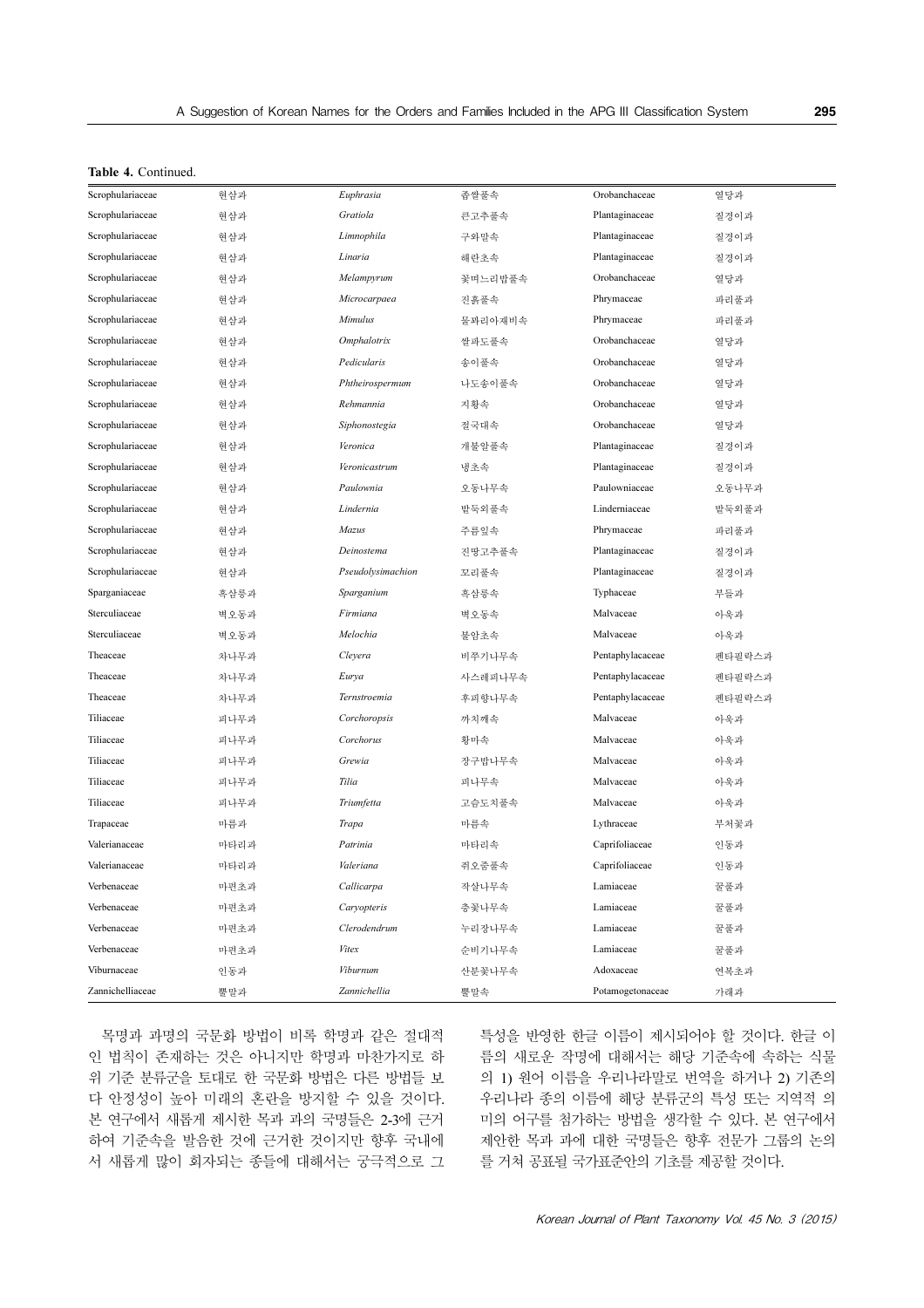|                     | APG III (APG, 2009) |                  |                |                     |
|---------------------|---------------------|------------------|----------------|---------------------|
| Family              | Family (Korean)     | Genus            | Genus (Korean) | Accepted Name       |
| Anacardiaceae       | 옻나무과                | Toxicodendron    | 옻나무속           | <b>Rhus</b>         |
| Asteraceae          | 국화과                 | Rhaponticum      | 뻐꾹채속           | Leuzea              |
| Asteraceae          | 국화과                 | Dracopsis        | 처인국아재비속        | <b>Rudbeckia</b>    |
| <b>Brassicaceae</b> | 십자화과                | Arabidopsis      | 애기장대속          | <b>Arabis</b>       |
| Ericaceae           | 진달래과                | Ledum            | 백산차속           | <b>Rhododendron</b> |
| Gentianaceae        | 용담과                 | Anagallidium     | 대성쓴풀속          | Swertia             |
| Poaceae             | 벼과                  | Cleistogenes     | 대새풀속           | Kengia              |
| Lauraceae           | 녹나무과                | <b>Machilus</b>  | 후박나무속          | Persea              |
| Liliaceae           | 백합과                 | Lloydia          | 개감채속           | Gagea               |
| Liliaceae           | 백합과                 | Smilacina        | 솜대속            | <b>Maianthemum</b>  |
| Moraceae            | 뽕나무과                | Cudrania         | 꾸지뽕나무속         | <b>Maclura</b>      |
| Papaveraceae        | 양귀비과                | Coreanomecon     | 메미꽃속           | Chelidonium         |
| Poaceae             | 벼과                  | Asperella        | 수염개밀속          | <b>Hystrix</b>      |
| Poaceae             | 벼과                  | Moliniopsis      | 진퍼리새속          | <b>Molinia</b>      |
| Ranunculaceae       | 미나리아재비과             | Megaleranthis    | 모데미풀속          | <b>Eranthis</b>     |
| Rosaceae            | 장미과                 | Pourthiaea       | 유노리나무속         | <b>Photinia</b>     |
| Rosaceae            | 장미과                 | Aria             | 팥배나무속          | <b>Sorbus</b>       |
| Solanaceae          | 가지과                 | Physaliastrum    | 가시꽈리속          | Leucophysalis       |
| Staphyleaceae       | 고추나무과               | Euscaphis        | 말오줌때속          | <b>Staphylea</b>    |
| Apiaceae            | 산형과                 | Libanotis        | 털기름나물속         | <b>Seseli</b>       |
| Apiaceae            | 산형과                 | <b>Ostericum</b> | 묏미나리속          | <b>Angelica</b>     |
| Urticaceae          | 쐐기풀과                | Pellionia        | 펠리온나무속         | <b>Elatostema</b>   |

Table 5. Genera of Cronquist system (1981) combined with other genera in the APG III (APG, 2009).

### 사 사

이 논문은 2014년도 성신여자대학교 학술연구조성비 지원에 의하여 연구되었음을 밝힙니다.

## Literature Cited

- APG (The Angiosperm Phylogeny Group). 1998. An ordinal classification for the families of flowering plants. Annals of Mis-**Literature Cite**<br>Garden Botanical Garden 85: 531–553.<br>Souri Botanical Garden 85: 531–553.
- APG (The Angiosperm Phylogeny Group). 2003. An update of the angiosperm phylogeny group classification for the orders and families of flowering plants: APG II. Botanical Journal of Linsouri Botanical Garden 85:<br>5 (The Angiosperm Phyloger<br>angiosperm phylogeny grou<sub>i</sub><br>families of flowering plants:<br>nean Society 141: 399–436.
- APG (The Angiosperm Phylogeny Group). 2009. An update of the angiosperm phylogeny group classification for the orders and families of flowering plants: APG III. Botanical Journal of nean Society 141: 399–436.<br>
G (The Angiosperm Phylogeny C<br>
angiosperm phylogeny group cl:<br>
families of flowering plants: A<br>
Linnean Society 161: 105−121.
- Chung, T. H. 1957. Korean Flora. Kyo-yuk publishing Co., Seoul.

(in Korean)

- Chung T. H., Do B. S., Lee D. B. and Lee H. J. 1937. Cho-Sun-Sik-Mul-Hyang-Myong-Jip. Chosen Hist. Soc., Seoul. (in Korean)
- Chung T. H., Do B. S. and Sim H. J. 1949. Nomina Plantarum Koreanum. Chosen Bio. Soc., Seoul. (in Korean)
- Cronquist, A. 1981. An Integrated System of Classification of Flowering Plants. Columbia Univ. Press, New York.
- Englar A. 1964. Syllabus der Pflanzenfamilien. H. Melchior (ed.),  $12<sup>th</sup>$  ed., vol 2. Borntraeger, Berlin.
- Judd, W. S., C. S. Campbell, E. A. Kellogg, P. F. Stevens, and M. J. Donoghue. 2008. Plant Systematics - A Phylogentic Approach. 2nd ed. Sinauer Associates, Sunderland.
- Kim, K.-J., Y.-D. Kim, J.-H. Kim, S.-J. Park, C.-W. Park, B.-Y. Sun, K.-O. Yoo, B.-H. Choi and S. T. Kim. 2008. Phylogenetic classification of Korean vascular flora according to the recent APG classification system. Korean Journal of Plant 1, K.-J., Y.-D. Kım, J.-H. Kım, S.-J.<br>Sun, K.-O. Yoo, B.-H. Choi and S.<br>netic classification of Korean vascula<br>recent APG classification system. F<br>Taxonomy 38: 197−222. (in Korean)
- Korea National Arboretum. 2014. A Synonymic List of Vascular